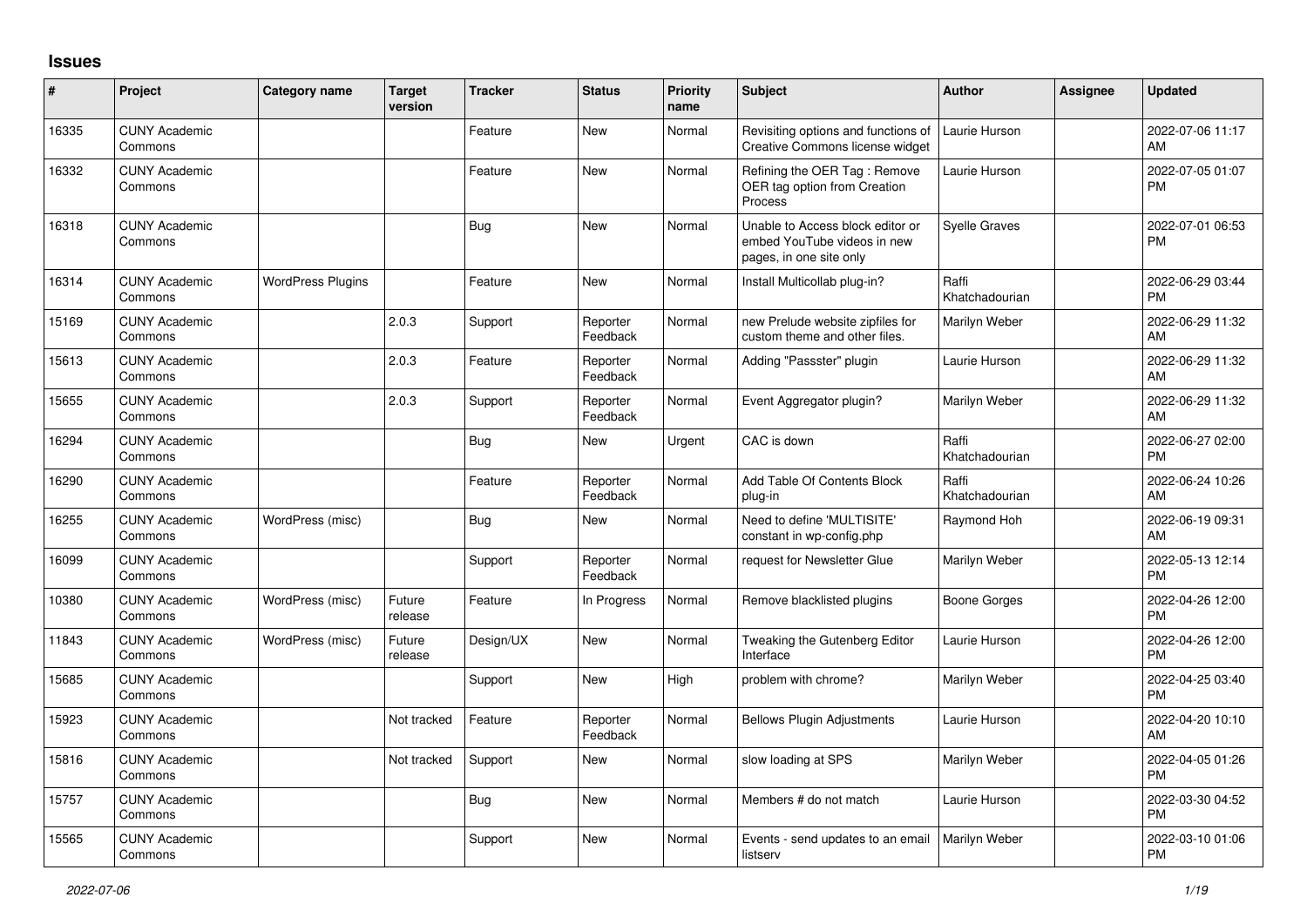| #     | Project                         | <b>Category name</b>    | <b>Target</b><br>version | <b>Tracker</b> | <b>Status</b>        | <b>Priority</b><br>name | <b>Subject</b>                                                       | <b>Author</b>           | <b>Assignee</b> | <b>Updated</b>                |
|-------|---------------------------------|-------------------------|--------------------------|----------------|----------------------|-------------------------|----------------------------------------------------------------------|-------------------------|-----------------|-------------------------------|
| 15370 | <b>CUNY Academic</b><br>Commons |                         |                          | Support        | Reporter<br>Feedback | Normal                  | All-in-One Event Calendar?                                           | Marilyn Weber           |                 | 2022-02-17 11:03<br>AM        |
| 15176 | <b>CUNY Academic</b><br>Commons |                         | Not tracked              | Support        | Reporter<br>Feedback | Normal                  | Archiving Q Writing & Old<br>Wordpress Sites on the Commons          | Laurie Hurson           |                 | 2022-02-08 10:28<br>AM        |
| 15260 | <b>CUNY Academic</b><br>Commons |                         |                          | Support        | Reporter<br>Feedback | Normal                  | Diacritical markings   European<br><b>Stages</b>                     | Marilyn Weber           |                 | 2022-02-04 08:16<br>AM        |
| 15045 | <b>CUNY Academic</b><br>Commons |                         |                          | Support        | <b>New</b>           | Normal                  | no result for KCeL in the search<br>box on the commons               | Marilyn Weber           |                 | 2021-12-10 11:29<br>AM        |
| 13650 | <b>CUNY Academic</b><br>Commons | Group Library           | Future<br>release        | Feature        | New                  | Normal                  | Forum Attachments in Group<br>Library                                | Laurie Hurson           |                 | 2021-11-19 12:30<br><b>PM</b> |
| 14940 | <b>CUNY Academic</b><br>Commons |                         |                          | <b>Bug</b>     | <b>New</b>           | Normal                  | Discrepancy between Commons<br>profile "sites" and actual # of sites | Laurie Hurson           |                 | 2021-11-08 11:09<br>AM        |
| 14936 | <b>CUNY Academic</b><br>Commons |                         |                          | Bug            | New                  | Normal                  | Commons websites blocked by<br>SPS campus network                    | Laurie Hurson           |                 | 2021-11-03 03:57<br><b>PM</b> |
| 14911 | <b>CUNY Academic</b><br>Commons | <b>WordPress Themes</b> | Not tracked              | Support        | New                  | Normal                  | Twentytwentyone theme                                                | Marilyn Weber           |                 | 2021-10-28 10:37<br>AM        |
| 14900 | <b>CUNY Academic</b><br>Commons |                         | Not tracked              | Support        | Reporter<br>Feedback | Normal                  | previous theme?                                                      | Marilyn Weber           |                 | 2021-10-25 10:31<br>AM        |
| 14842 | <b>CUNY Academic</b><br>Commons |                         | Not tracked              | Support        | Reporter<br>Feedback | Normal                  | Question about widgets and block<br>editor                           | Gina Cherry             |                 | 2021-10-06 03:01<br><b>PM</b> |
| 14792 | <b>CUNY Academic</b><br>Commons |                         |                          | <b>Bug</b>     | New                  | Normal                  | Inconsistent email notifications<br>from gravity forms               | Raffi<br>Khatchadourian |                 | 2021-10-04 01:50<br><b>PM</b> |
| 14784 | <b>CUNY Academic</b><br>Commons |                         |                          | Support        | Reporter<br>Feedback | Normal                  | User report of logo problem when<br>using Customizer theme           | Marilyn Weber           |                 | 2021-09-17 10:25<br>AM        |
| 14629 | <b>CUNY Academic</b><br>Commons |                         | Not tracked              | Bug            | Reporter<br>Feedback | Normal                  | Possible Post Order Bug?                                             | <b>Syelle Graves</b>    |                 | 2021-09-14 10:47<br>AM        |
| 14538 | <b>CUNY Academic</b><br>Commons |                         | Not tracked              | Support        | Reporter<br>Feedback | Normal                  | <b>Weebly To Commons</b>                                             | Laurie Hurson           |                 | 2021-09-14 10:47<br>AM        |
| 14398 | <b>CUNY Academic</b><br>Commons |                         | Not tracked              | Support        | Reporter<br>Feedback | Normal                  | Events plug-in notification problem                                  | Marilyn Weber           |                 | 2021-05-11 11:21<br>AM        |
| 14074 | <b>CUNY Academic</b><br>Commons | WordPress (misc)        | Not tracked              | Support        | Reporter<br>Feedback | Normal                  | page password protection problem   Marilyn Weber                     |                         |                 | 2021-03-02 11:03<br>AM        |
| 13912 | <b>CUNY Academic</b><br>Commons |                         | Not tracked              | Feature        | Hold                 | Low                     | posting "missed schedule"                                            | Marilyn Weber           |                 | 2021-02-23 10:46<br>AM        |
| 13975 | <b>CUNY Academic</b><br>Commons | Social Paper            | Not tracked              | Support        | Reporter<br>Feedback | Normal                  | can't approve comments on Social<br>Paper paper                      | Marilyn Weber           |                 | 2021-02-12 09:33<br>AM        |
| 13255 | <b>CUNY Academic</b><br>Commons |                         | Not tracked              | Support        | Reporter<br>Feedback | Normal                  | Accessibility problems                                               | Marilyn Weber           |                 | 2020-09-01 05:48<br><b>PM</b> |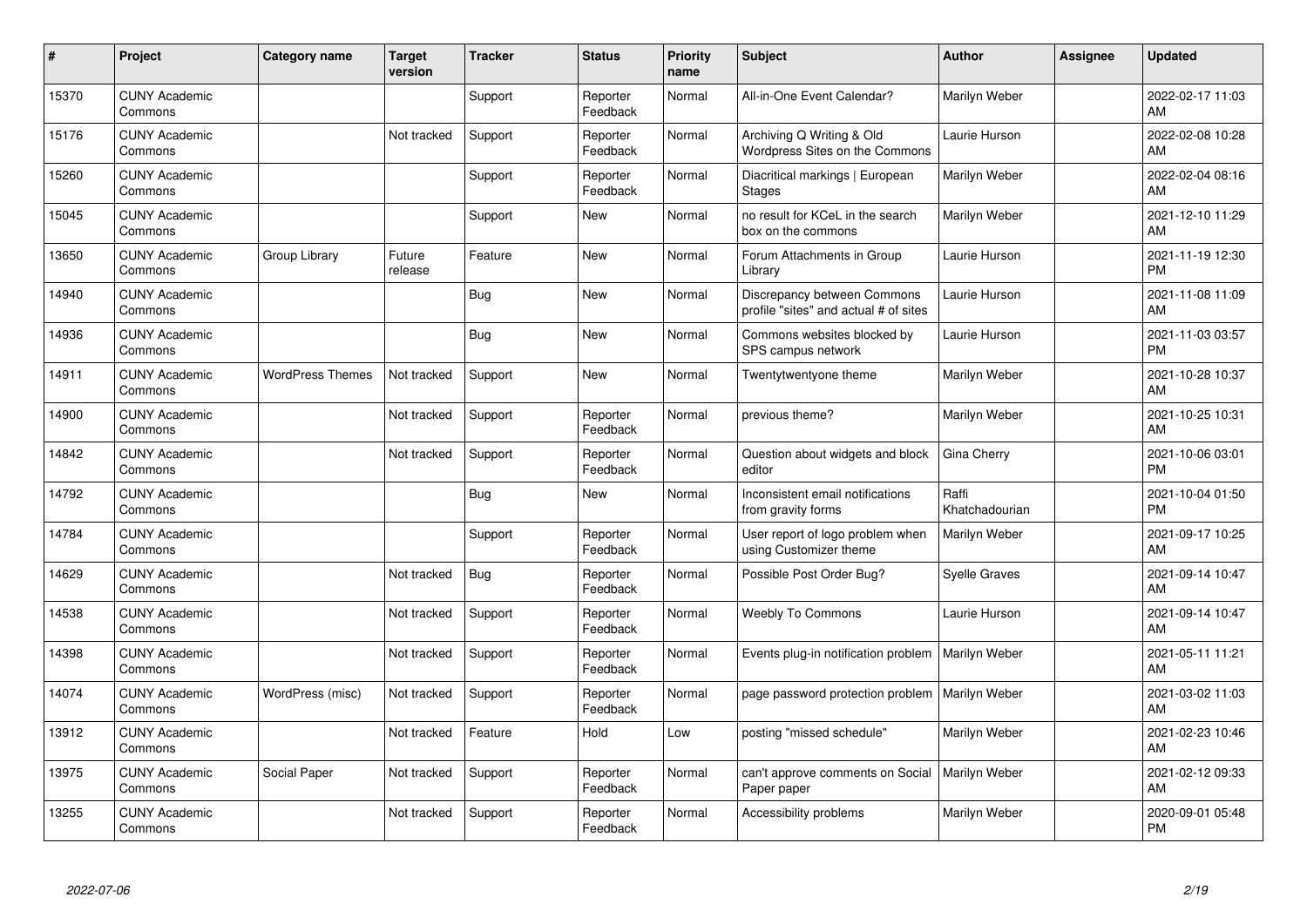| $\vert$ # | <b>Project</b>                  | <b>Category name</b>      | <b>Target</b><br>version | <b>Tracker</b> | <b>Status</b>        | <b>Priority</b><br>name | <b>Subject</b>                                                                                | <b>Author</b>       | Assignee | <b>Updated</b>                |
|-----------|---------------------------------|---------------------------|--------------------------|----------------|----------------------|-------------------------|-----------------------------------------------------------------------------------------------|---------------------|----------|-------------------------------|
| 12436     | <b>CUNY Academic</b><br>Commons |                           | Not tracked              | <b>Bug</b>     | Assigned             | Normal                  | Nightly system downtime                                                                       | Boone Gorges        |          | 2020-08-01 09:30<br>AM        |
| 13048     | <b>CUNY Academic</b><br>Commons | Shortcodes and<br>embeds  | Future<br>release        | Feature        | New                  | Normal                  | Jupyter Notebooks support                                                                     | <b>Boone Gorges</b> |          | 2020-07-14 11:46<br>AM        |
| 13034     | <b>CUNY Academic</b><br>Commons |                           | Not tracked              | Support        | Reporter<br>Feedback | Normal                  | a site is asking people to join the<br>Commons to get a download                              | Marilyn Weber       |          | 2020-07-12 07:23<br>AM        |
| 12573     | <b>CUNY Academic</b><br>Commons | <b>WordPress Plugins</b>  | Future<br>release        | <b>Bug</b>     | <b>New</b>           | Normal                  | <b>CommentPress Core Issues</b>                                                               | scott voth          |          | 2020-03-24 04:32<br><b>PM</b> |
| 12360     | <b>CUNY Academic</b><br>Commons | <b>WordPress Themes</b>   | Not tracked              | <b>Bug</b>     | Reporter<br>Feedback | Normal                  | site just says "DANTE We are<br>currently in maintenance mode,<br>please check back shortly." | Marilyn Weber       |          | 2020-02-04 12:13<br><b>PM</b> |
| 12352     | <b>CUNY Academic</b><br>Commons |                           | Not tracked              | Support        | <b>New</b>           | Normal                  | "posts list" page builder block<br>option                                                     | Marilyn Weber       |          | 2020-02-03 01:29<br><b>PM</b> |
| 12350     | <b>CUNY Academic</b><br>Commons | <b>Blogs (BuddyPress)</b> | Not tracked              | Support        | Reporter<br>Feedback | Normal                  | URL creation problem                                                                          | Marilyn Weber       |          | 2020-02-03 11:27<br>AM        |
| 12328     | <b>CUNY Academic</b><br>Commons |                           | Not tracked              | Support        | New                  | Normal                  | Sign up Code for Non-CUNY<br>Faculty                                                          | Laurie Hurson       |          | 2020-01-28 10:25<br>AM        |
| 12198     | <b>CUNY Academic</b><br>Commons |                           | Not tracked              | Bug            | Reporter<br>Feedback | Normal                  | Duplicate listing in My Sites                                                                 | Tom Harbison        |          | 2019-12-09 05:50<br><b>PM</b> |
| 11519     | <b>CUNY Academic</b><br>Commons |                           | Not tracked              | Support        | Assigned             | Normal                  | comment option not appearing                                                                  | Marilyn Weber       |          | 2019-09-24 10:28<br>AM        |
| 11860     | <b>CUNY Academic</b><br>Commons | Registration              | Future<br>release        | Feature        | New                  | Normal                  | <b>Ensure Students Are Aware They</b><br>Can Use Aliases At Registration                      | scott voth          |          | 2019-09-24 08:46<br>AM        |
| 11848     | <b>CUNY Academic</b><br>Commons |                           | Not tracked              | Support        | Hold                 | Normal                  | a Dean of Faculty wants to share a<br>large file                                              | Marilyn Weber       |          | 2019-09-24 08:44<br>AM        |
| 11788     | <b>CUNY Academic</b><br>Commons | <b>WordPress Plugins</b>  | Future<br>release        | Support        | Reporter<br>Feedback | Normal                  | Plugin Request - Browse Aloud                                                                 | scott voth          |          | 2019-09-24 08:42<br>AM        |
| 10273     | <b>CUNY Academic</b><br>Commons | Registration              | Not tracked              | Support        | Reporter<br>Feedback | Normal                  | users combining CF and campus<br>address                                                      | Marilyn Weber       |          | 2019-09-18 10:58<br>AM        |
| 11787     | <b>CUNY Academic</b><br>Commons |                           | Not tracked              | Support        | Reporter<br>Feedback | Normal                  | automated comments notifications<br>on ZenDesk                                                | Marilyn Weber       |          | 2019-08-26 06:18<br><b>PM</b> |
| 11771     | <b>CUNY Academic</b><br>Commons |                           | Not tracked              | Support        | Reporter<br>Feedback | Normal                  | post displays in sections                                                                     | Marilyn Weber       |          | 2019-08-20 10:34<br>AM        |
| 11556     | <b>CUNY Academic</b><br>Commons | Courses                   | Not tracked              | Bug            | Reporter<br>Feedback | Normal                  | Instructor name given in course<br>listing                                                    | Tom Harbison        |          | 2019-06-25 04:12<br><b>PM</b> |
| 11509     | <b>CUNY Academic</b><br>Commons |                           | Not tracked              | Support        | Reporter<br>Feedback | Normal                  | deleted Page causing a Menu<br>problem?                                                       | Marilyn Weber       |          | 2019-06-04 09:54<br>AM        |
| 11415     | <b>CUNY Academic</b><br>Commons | <b>WordPress Plugins</b>  | Not tracked              | <b>Bug</b>     | Reporter<br>Feedback | Normal                  | Blog Subscriptions in Jetpack                                                                 | Laurie Hurson       |          | 2019-05-14 10:34<br>AM        |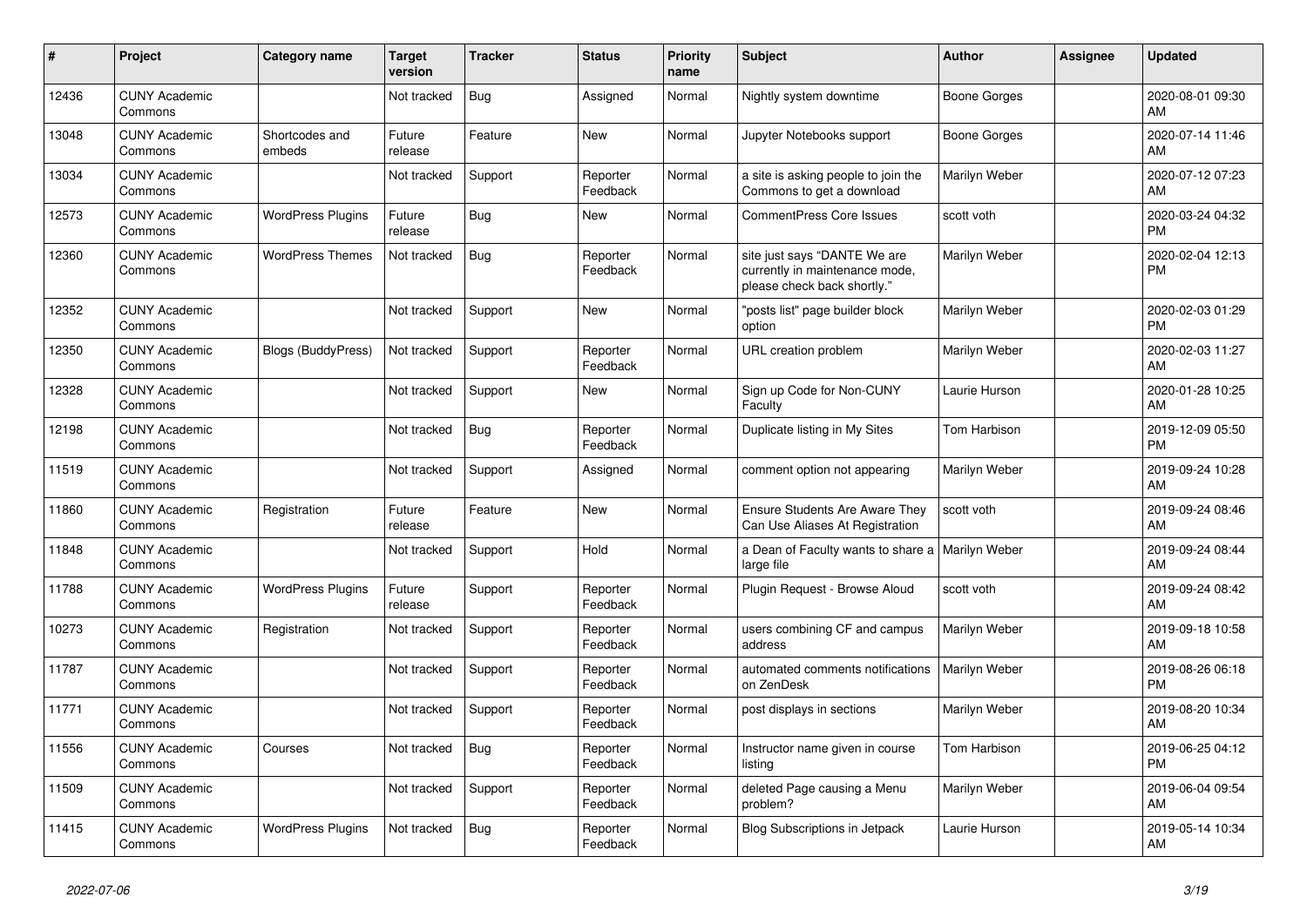| #     | Project                         | <b>Category name</b>       | <b>Target</b><br>version | <b>Tracker</b> | <b>Status</b>        | <b>Priority</b><br>name | <b>Subject</b>                                                                                               | Author                  | <b>Assignee</b> | <b>Updated</b>                |
|-------|---------------------------------|----------------------------|--------------------------|----------------|----------------------|-------------------------|--------------------------------------------------------------------------------------------------------------|-------------------------|-----------------|-------------------------------|
| 11392 | <b>CUNY Academic</b><br>Commons |                            | Future<br>release        | Bug            | New                  | Normal                  | Migrate users away from<br><b>StatPress</b>                                                                  | Boone Gorges            |                 | 2019-04-23 03:53<br>PM        |
| 9720  | <b>CUNY Academic</b><br>Commons | Authentication             | Future<br>release        | Feature        | New                  | Normal                  | The Commons should be an oAuth<br>provider                                                                   | Boone Gorges            |                 | 2019-03-01 02:04<br><b>PM</b> |
| 11120 | <b>CUNY Academic</b><br>Commons | <b>WordPress Plugins</b>   | Not tracked              | <b>Bug</b>     | Reporter<br>Feedback | Normal                  | Events Manager Events Not<br>Showing Up                                                                      | Mark Webb               |                 | 2019-02-27 04:10<br>PM        |
| 11131 | <b>CUNY Academic</b><br>Commons |                            | Future<br>release        | Feature        | Reporter<br>Feedback | Normal                  | Image Annotation Plugins                                                                                     | Laurie Hurson           |                 | 2019-02-26 11:33<br>AM        |
| 11077 | <b>CUNY Academic</b><br>Commons | Events                     | Not tracked              | Feature        | Reporter<br>Feedback | Normal                  | Show event category description<br>in event list view                                                        | Raffi<br>Khatchadourian |                 | 2019-02-12 10:38<br>PM        |
| 11024 | <b>CUNY Academic</b><br>Commons | WordPress (misc)           | Future<br>release        | <b>Bug</b>     | New                  | Normal                  | Subsites should not show "you<br>should update your .htaccess<br>now" notice after permalink setting<br>save | <b>Boone Gorges</b>     |                 | 2019-01-28 01:35<br><b>PM</b> |
| 10982 | <b>CUNY Academic</b><br>Commons | Domain Mapping             | Not tracked              | Support        | Reporter<br>Feedback | Normal                  | <b>CNAME</b> question                                                                                        | scott voth              |                 | 2019-01-22 04:29<br>PM        |
| 10769 | <b>CUNY Academic</b><br>Commons | <b>WordPress Themes</b>    | Not tracked              | Bug            | Reporter<br>Feedback | Normal                  | 2011 Theme Sidebar                                                                                           | Mark Webb               |                 | 2018-12-04 04:09<br><b>PM</b> |
| 10657 | <b>CUNY Academic</b><br>Commons |                            | Not tracked              | Support        | Reporter<br>Feedback | Normal                  | child theme problems                                                                                         | Marilyn Weber           |                 | 2018-11-08 01:19<br>PM        |
| 5992  | <b>CUNY Academic</b><br>Commons | <b>Email Notifications</b> | Future<br>release        | Feature        | New                  | Normal                  | Changing the From line of<br>autogenerated blog emails                                                       | Marilyn Weber           |                 | 2018-09-27 05:19<br>PM        |
| 6356  | <b>CUNY Academic</b><br>Commons | <b>WordPress Plugins</b>   | Future<br>release        | <b>Bug</b>     | Reporter<br>Feedback | Low                     | Should Subscribe2 be<br>deprecated?                                                                          | Luke Waltzer            |                 | 2017-03-20 12:20<br>PM        |
| 6755  | <b>CUNY Academic</b><br>Commons | WordPress (misc)           | Future<br>release        | <b>Bug</b>     | New                  | Normal                  | Cannot Deactivate Plugin                                                                                     | Laura Kane              |                 | 2016-11-16 01:12<br><b>PM</b> |
| 5199  | <b>CUNY Academic</b><br>Commons | Social Paper               | Future<br>release        | Feature        | <b>New</b>           | Normal                  | add tables to the SP editor                                                                                  | Marilyn Weber           |                 | 2016-10-24 11:27<br>AM        |
| 6332  | <b>CUNY Academic</b><br>Commons | WordPress (misc)           | Future<br>release        | Feature        | New                  | Normal                  | Allow uploaded files to be marked<br>as private in an ad hoc way                                             | Boone Gorges            |                 | 2016-10-17 11:41<br>PM        |
| 5489  | <b>CUNY Academic</b><br>Commons | Social Paper               | Future<br>release        | Feature        | New                  | Normal                  | Asc/desc sorting for Social Paper<br>directories                                                             | <b>Boone Gorges</b>     |                 | 2016-04-21 10:06<br>PM        |
| 5488  | <b>CUNY Academic</b><br>Commons | Social Paper               | Future<br>release        | <b>Bug</b>     | New                  | Normal                  | Add a "last edited by" field to<br>Social Paper group directories                                            | Boone Gorges            |                 | 2016-04-21 10:05<br>PM        |
| 5205  | <b>CUNY Academic</b><br>Commons | Social Paper               | Future<br>release        | Feature        | New                  | Normal                  | Social Paper folders                                                                                         | Marilyn Weber           |                 | 2016-02-11 10:24<br><b>PM</b> |
| 364   | <b>CUNY Academic</b><br>Commons | <b>WordPress Plugins</b>   | Future<br>release        | Feature        | New                  | Normal                  | <b>Bulletin Board</b>                                                                                        | Matt Gold               |                 | 2015-01-05 08:50<br><b>PM</b> |
| 2576  | <b>NYCDH Community</b><br>Site  |                            |                          | <b>Bug</b>     | Hold                 | Low                     | Test Next Button in Javascript<br><b>Tutorial Under Activities</b>                                           | Mark Newton             | Alex Gil        | 2013-05-18 02:55<br><b>PM</b> |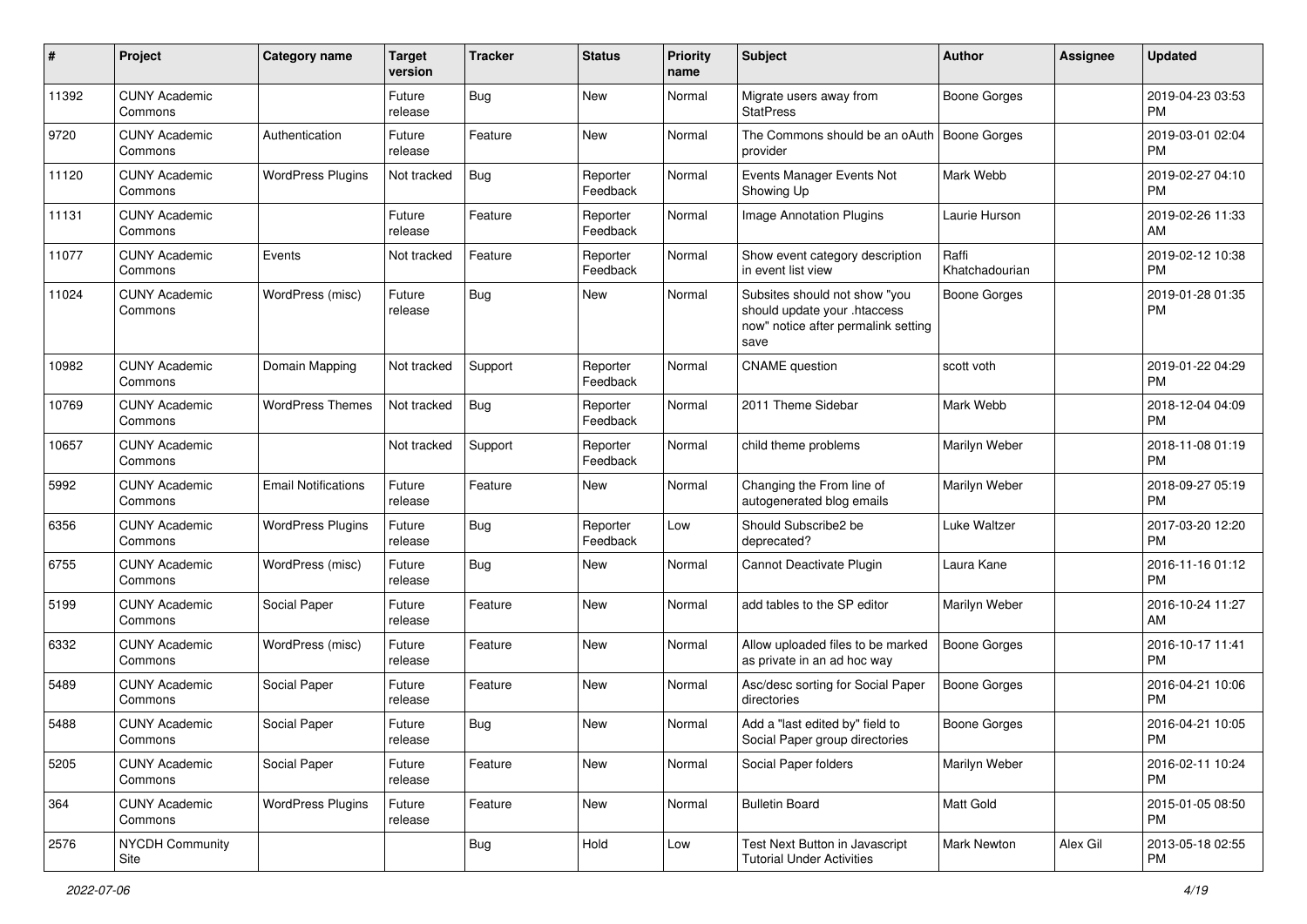| #     | Project                         | <b>Category name</b>       | <b>Target</b><br>version | <b>Tracker</b> | <b>Status</b>        | <b>Priority</b><br>name | <b>Subject</b>                                                        | <b>Author</b>           | <b>Assignee</b>   | <b>Updated</b>                |
|-------|---------------------------------|----------------------------|--------------------------|----------------|----------------------|-------------------------|-----------------------------------------------------------------------|-------------------------|-------------------|-------------------------------|
| 2577  | <b>NYCDH Community</b><br>Site  |                            |                          | Feature        | Assigned             | Low                     | Investigate Potential to Add Links<br>to the Forum                    | <b>Mark Newton</b>      | Alex Gil          | 2013-05-16 09:40<br><b>PM</b> |
| 11968 | JustPublics@365<br>MediaCamp    |                            |                          | Feature        | New                  | Normal                  | Nanoscience Retractable Display<br>Unit                               | Donald Cherry           | Bonnie<br>Eissner | 2021-02-19 08:50<br>AM        |
| 16199 | <b>CUNY Academic</b><br>Commons | Directories                | 2.0.3                    | Bug            | <b>New</b>           | Normal                  | Removed "Semester" Filter from<br><b>Courses Directory</b>            | Laurie Hurson           | Boone<br>Gorges   | 2022-06-29 11:32<br>AM        |
| 12121 | <b>CUNY Academic</b><br>Commons | <b>WordPress Plugins</b>   | 2.0.3                    | Feature        | Reporter<br>Feedback | Normal                  | Embedding H5P Iframes on<br><b>Commons Site</b>                       | Laurie Hurson           | Boone<br>Gorges   | 2022-06-29 11:32<br>AM        |
| 16307 | <b>CUNY Academic</b><br>Commons |                            |                          | Bug            | New                  | Normal                  | Add brief messaging to<br>accept/decline group membership<br>requests | <b>Matt Gold</b>        | Boone<br>Gorges   | 2022-06-27 06:13<br><b>PM</b> |
| 15604 | <b>CUNY Academic</b><br>Commons | <b>Email Notifications</b> | Future<br>release        | Feature        | Assigned             | Normal                  | <b>Restructure Commons Group</b><br>Digest Email Messages             | <b>Matt Gold</b>        | Boone<br>Gorges   | 2022-05-26 10:45<br>AM        |
| 15883 | <b>CUNY Academic</b><br>Commons |                            | 2.1.0                    | Feature        | New                  | Normal                  | Release BPGES update                                                  | Boone Gorges            | Boone<br>Gorges   | 2022-05-26 10:39<br>AM        |
| 15210 | <b>CUNY Academic</b><br>Commons | Analytics                  | Not tracked              | Design/UX      | <b>New</b>           | Normal                  | Google Analytics improvements                                         | Colin McDonald          | Boone<br>Gorges   | 2022-05-24 10:47<br>AM        |
| 16092 | <b>CUNY Academic</b><br>Commons |                            | Future<br>release        | Feature        | Hold                 | Normal                  | Don't show main site in Site<br>search results                        | Boone Gorges            | Boone<br>Gorges   | 2022-05-17 03:12<br><b>PM</b> |
| 8835  | <b>CUNY Academic</b><br>Commons | <b>Blogs (BuddyPress)</b>  | Future<br>release        | Feature        | New                  | Normal                  | Extend cuny.is shortlinks to sites                                    | Luke Waltzer            | Boone<br>Gorges   | 2022-04-26 11:59<br>AM        |
| 8900  | <b>CUNY Academic</b><br>Commons | Accessibility              | Future<br>release        | Feature        | Assigned             | Normal                  | Look into tools to enforce<br>accessibility in WP environment         | <b>Matt Gold</b>        | Boone<br>Gorges   | 2022-04-26 11:59<br>AM        |
| 8901  | <b>CUNY Academic</b><br>Commons | Accessibility              | Future<br>release        | Feature        | Assigned             | Normal                  | Theme analysis for accessibility                                      | <b>Matt Gold</b>        | Boone<br>Gorges   | 2022-04-26 11:59<br>AM        |
| 15767 | <b>CUNY Academic</b><br>Commons | WordPress (misc)           |                          | Support        | New                  | Normal                  | Site loading slowly                                                   | scott voth              | Boone<br>Gorges   | 2022-04-04 08:56<br><b>PM</b> |
| 15242 | <b>CUNY Academic</b><br>Commons | Performance                | Not tracked              | Bug            | Reporter<br>Feedback | Normal                  | Slugist site                                                          | Raffi<br>Khatchadourian | Boone<br>Gorges   | 2022-02-07 11:14<br>AM        |
| 14504 | <b>CUNY Academic</b><br>Commons |                            | Not tracked              | Publicity      | Reporter<br>Feedback | Normal                  | Adding showcases to home page<br>menu                                 | Laurie Hurson           | Boone<br>Gorges   | 2022-01-19 03:26<br><b>PM</b> |
| 14184 | <b>CUNY Academic</b><br>Commons | <b>Public Portfolio</b>    | Future<br>release        | Feature        | <b>New</b>           | Normal                  | Centralized mechanism for storing<br>Campus affiliations              | <b>Boone Gorges</b>     | Boone<br>Gorges   | 2022-01-04 11:35<br>AM        |
| 14908 | <b>CUNY Academic</b><br>Commons | Performance                |                          | <b>Bug</b>     | <b>New</b>           | Normal                  | Stale object cache on cdev                                            | Raymond Hoh             | Boone<br>Gorges   | 2021-12-07 09:45<br>AM        |
| 14987 | <b>CUNY Academic</b><br>Commons | <b>WordPress Plugins</b>   | Future<br>release        | Bug            | New                  | Normal                  | Elementor update causes<br>database freeze-up                         | Boone Gorges            | Boone<br>Gorges   | 2021-11-29 12:02<br><b>PM</b> |
| 10226 | <b>CUNY Academic</b><br>Commons | Courses                    | Future<br>release        | Feature        | <b>New</b>           | Normal                  | Add "My Courses" to drop down<br>list                                 | scott voth              | Boone<br>Gorges   | 2021-11-19 12:42<br><b>PM</b> |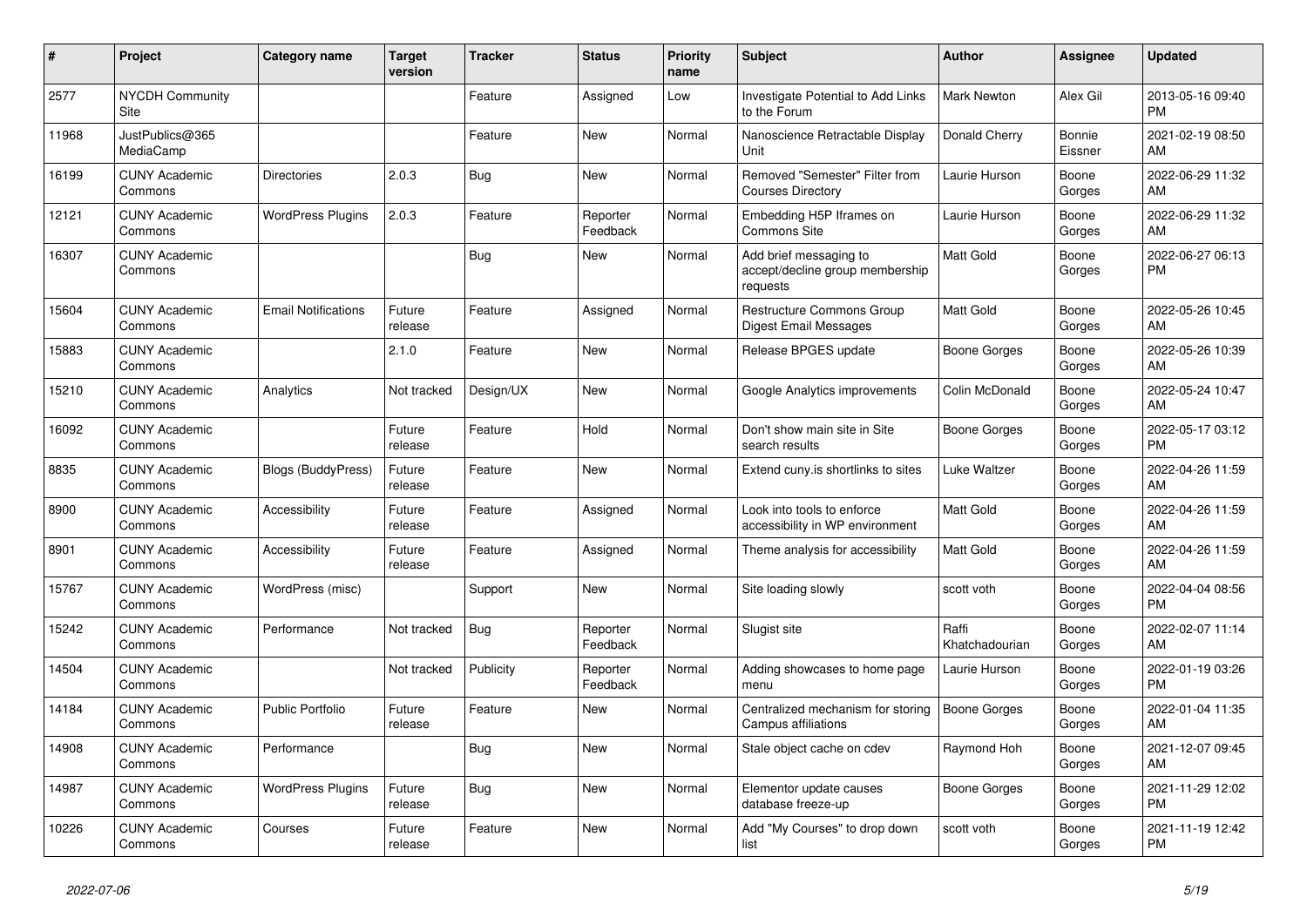| #     | Project                         | <b>Category name</b>       | <b>Target</b><br>version | <b>Tracker</b> | <b>Status</b>        | <b>Priority</b><br>name | Subject                                                                                    | Author              | <b>Assignee</b> | <b>Updated</b>                |
|-------|---------------------------------|----------------------------|--------------------------|----------------|----------------------|-------------------------|--------------------------------------------------------------------------------------------|---------------------|-----------------|-------------------------------|
| 13835 | <b>CUNY Academic</b><br>Commons | WordPress (misc)           | Future<br>release        | Feature        | New                  | Normal                  | Allow OneSearch widget to have<br>'CUNY' as campus                                         | <b>Boone Gorges</b> | Boone<br>Gorges | 2021-11-19 12:39<br>PM        |
| 14309 | <b>CUNY Academic</b><br>Commons | Group Library              | Future<br>release        | Feature        | New                  | Normal                  | Better handling of<br>bp_group_document file download<br>attempts when file is not present | <b>Boone Gorges</b> | Boone<br>Gorges | 2021-11-19 12:28<br><b>PM</b> |
| 12042 | <b>CUNY Academic</b><br>Commons | <b>Email Notifications</b> | Future<br>release        | Feature        | New                  | Normal                  | Improved error logging for BPGES<br>send queue                                             | <b>Boone Gorges</b> | Boone<br>Gorges | 2021-11-19 12:25<br>PM        |
| 13949 | <b>CUNY Academic</b><br>Commons |                            | Not tracked              | <b>Bug</b>     | New                  | Normal                  | Continued debugging of runaway<br>MySQL connections                                        | <b>Matt Gold</b>    | Boone<br>Gorges | 2021-09-14 10:42<br>AM        |
| 14483 | <b>CUNY Academic</b><br>Commons | WordPress - Media          | Not tracked              | <b>Bug</b>     | Reporter<br>Feedback | Normal                  | Wordpress PDF Embed Stopped<br>Working after JITP Media Clone                              | Patrick DeDauw      | Boone<br>Gorges | 2021-05-20 01:51<br><b>PM</b> |
| 14113 | <b>CUNY Academic</b><br>Commons | WordPress (misc)           | Future<br>release        | <b>Bug</b>     | Hold                 | Normal                  | Block Editor Not Working on this<br>page - Json error                                      | scott voth          | Boone<br>Gorges | 2021-03-05 11:01<br>AM        |
| 13466 | <b>CUNY Academic</b><br>Commons | Cavalcade                  | Future<br>release        | Feature        | New                  | Normal                  | Automated cleanup for duplicate<br>Cavalcade tasks                                         | <b>Boone Gorges</b> | Boone<br>Gorges | 2020-10-13 05:24<br>PM        |
| 13370 | <b>CUNY Academic</b><br>Commons | Group Library              | Future<br>release        | Feature        | New                  | Normal                  | Library bulk deletion and folder<br>editing                                                | Colin McDonald      | Boone<br>Gorges | 2020-10-13 10:41<br>AM        |
| 3002  | <b>CUNY Academic</b><br>Commons | Search                     | Future<br>release        | Feature        | Assigned             | Normal                  | Overhaul CAC search by using<br>external search appliance                                  | <b>Boone Gorges</b> | Boone<br>Gorges | 2020-07-15 03:05<br>PM        |
| 12911 | <b>CUNY Academic</b><br>Commons |                            | Not tracked              | Feature        | New                  | Normal                  | Block access to xmlrpc.php based<br>on User-Agent                                          | <b>Boone Gorges</b> | Boone<br>Gorges | 2020-06-09 05:12<br>PM        |
| 12438 | <b>CUNY Academic</b><br>Commons | Courses                    | Not tracked              | <b>Bug</b>     | New                  | Normal                  | Site appearing twice                                                                       | Laurie Hurson       | Boone<br>Gorges | 2020-02-18 01:34<br>PM        |
| 12091 | <b>CUNY Academic</b><br>Commons | <b>Group Files</b>         | Future<br>release        | Feature        | New                  | Normal                  | Improved pre-upload file validation<br>for bp-group-documents                              | <b>Boone Gorges</b> | Boone<br>Gorges | 2019-11-14 01:21<br>PM        |
| 11945 | <b>CUNY Academic</b><br>Commons | Reckoning                  | Future<br>release        | Feature        | Reporter<br>Feedback | Normal                  | Add Comments bubble to<br>Reckoning views                                                  | Boone Gorges        | Boone<br>Gorges | 2019-11-12 05:14<br>PM        |
| 8836  | <b>CUNY Academic</b><br>Commons | <b>Blogs (BuddyPress)</b>  | Future<br>release        | Feature        | Assigned             | Normal                  | Redesign site launch process                                                               | <b>Matt Gold</b>    | Boone<br>Gorges | 2019-10-03 02:49<br>PM        |
| 10678 | <b>CUNY Academic</b><br>Commons |                            | Not tracked              | <b>Bug</b>     | Reporter<br>Feedback | High                    | Newsletter Plugin Not Sending Out   Mark Webb<br><b>Newsletters</b>                        |                     | Boone<br>Gorges | 2019-09-16 09:38<br>PM        |
| 11531 | <b>CUNY Academic</b><br>Commons | Events                     | Future<br>release        | Feature        | New                  | Normal                  | Main Events calendar should<br>include non-public events that user<br>has access to        | scott voth          | Boone<br>Gorges | 2019-06-11 10:00<br>AM        |
| 11496 | <b>CUNY Academic</b><br>Commons | Public Portfolio           | 1.15.2                   | Support        | New                  | Normal                  | Replace Twitter Icon on Member<br>Portfolio page                                           | scott voth          | Boone<br>Gorges | 2019-06-06 01:03<br>PM        |
| 11386 | <b>CUNY Academic</b><br>Commons | WordPress - Media          | Not tracked              | Support        | Reporter<br>Feedback | Normal                  | disappearing images                                                                        | scott voth          | Boone<br>Gorges | 2019-05-14 10:32<br>AM        |
| 11449 | <b>CUNY Academic</b><br>Commons | WordPress - Media          | Not tracked              | Support        | Reporter<br>Feedback | Normal                  | Cloning Media Library for JITP<br>from Staging to Production Site                          | Patrick DeDauw      | Boone<br>Gorges | 2019-05-13 12:00<br>PM        |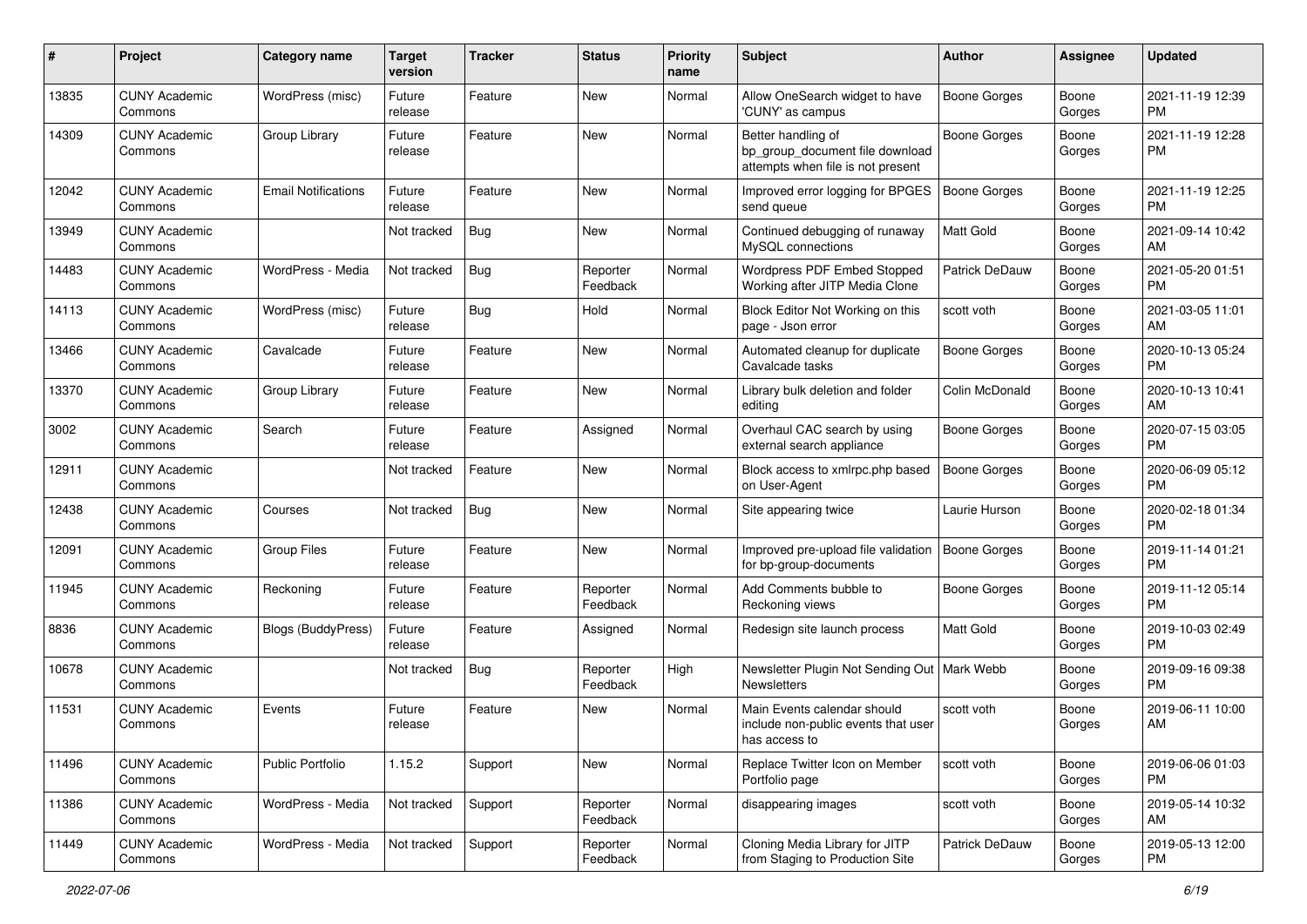| #     | <b>Project</b>                  | <b>Category name</b>       | <b>Target</b><br>version | <b>Tracker</b> | <b>Status</b>        | <b>Priority</b><br>name | <b>Subject</b>                                                                             | <b>Author</b>     | Assignee        | <b>Updated</b>                |
|-------|---------------------------------|----------------------------|--------------------------|----------------|----------------------|-------------------------|--------------------------------------------------------------------------------------------|-------------------|-----------------|-------------------------------|
| 10794 | <b>CUNY Academic</b><br>Commons | Performance                | Not tracked              | Bug            | <b>New</b>           | Normal                  | Memcached connection<br>occasionally breaks                                                | Boone Gorges      | Boone<br>Gorges | 2018-12-06 03:30<br><b>PM</b> |
| 9926  | <b>CUNY Academic</b><br>Commons | <b>WordPress Plugins</b>   | Future<br>release        | Bug            | <b>New</b>           | Normal                  | twitter-mentions-as-comments<br>cron jobs can run long                                     | Boone Gorges      | Boone<br>Gorges | 2018-10-24 12:34<br><b>PM</b> |
| 9289  | <b>CUNY Academic</b><br>Commons | <b>WordPress Plugins</b>   | Future<br>release        | Bug            | Reporter<br>Feedback | Normal                  | Email Users Plugin                                                                         | Laurie Hurson     | Boone<br>Gorges | 2018-10-24 12:34<br><b>PM</b> |
| 10368 | <b>CUNY Academic</b><br>Commons |                            | Future<br>release        | Feature        | Assigned             | Normal                  | Use ORCID data to populate<br>academic profile page                                        | Stephen Francoeur | Boone<br>Gorges | 2018-09-25 01:53<br><b>PM</b> |
| 9947  | <b>CUNY Academic</b><br>Commons | <b>WordPress Plugins</b>   | Future<br>release        | Feature        | Reporter<br>Feedback | Normal                  | Install H5P quiz plugin                                                                    | Matt Gold         | Boone<br>Gorges | 2018-09-11 11:01<br>AM        |
| 9979  | <b>CUNY Academic</b><br>Commons | <b>Email Notifications</b> | Not tracked              | Bug            | Reporter<br>Feedback | Normal                  | Reports of slow email activation<br>emails                                                 | <b>Matt Gold</b>  | Boone<br>Gorges | 2018-08-29 09:40<br><b>PM</b> |
| 10040 | <b>CUNY Academic</b><br>Commons | WordPress (misc)           | Not tracked              | <b>Bug</b>     | Reporter<br>Feedback | Normal                  | User doesn't see full list of themes                                                       | <b>Matt Gold</b>  | Boone<br>Gorges | 2018-07-25 10:12<br>AM        |
| 9941  | <b>CUNY Academic</b><br>Commons | Wiki                       | Not tracked              | Support        | Assigned             | Normal                  | Wiki functionality                                                                         | Matt Gold         | Boone<br>Gorges | 2018-06-26 10:57<br>AM        |
| 9515  | <b>CUNY Academic</b><br>Commons | <b>WordPress Plugins</b>   | Not tracked              | Bug            | Reporter<br>Feedback | Normal                  | Text to Speech plugin - "More<br>Slowly" checkbox not working                              | scott voth        | Boone<br>Gorges | 2018-06-13 02:26<br><b>PM</b> |
| 9895  | <b>CUNY Academic</b><br>Commons | Onboarding                 | Future<br>release        | Feature        | Assigned             | Normal                  | Add "Accept Invitation"<br>link/button/function to Group<br>and/or Site invitation emails? | Luke Waltzer      | Boone<br>Gorges | 2018-06-07 12:42<br><b>PM</b> |
| 3768  | <b>CUNY Academic</b><br>Commons | Public Portfolio           | Future<br>release        | Feature        | Assigned             | Normal                  | Institutions/Past positions on<br>public portfolios                                        | <b>Matt Gold</b>  | Boone<br>Gorges | 2018-04-23 10:44<br>AM        |
| 7981  | <b>CUNY Academic</b><br>Commons | Social Paper               | Future<br>release        | <b>Bug</b>     | <b>New</b>           | Normal                  | Social Paper comments should not   Luke Waltzer<br>go to spam                              |                   | Boone<br>Gorges | 2018-04-16 03:52<br><b>PM</b> |
| 7663  | <b>CUNY Academic</b><br>Commons | Social Paper               | Future<br>release        | <b>Bug</b>     | <b>New</b>           | Normal                  | Social Paper notifications not<br>formatted correctly on secondary<br>sites                | Boone Gorges      | Boone<br>Gorges | 2018-04-16 03:52<br><b>PM</b> |
| 9207  | <b>CUNY Academic</b><br>Commons |                            | Future<br>release        | Support        | Reporter<br>Feedback | Normal                  | display dashboards made in<br>Tableau?                                                     | Marilyn Weber     | Boone<br>Gorges | 2018-04-10 10:42<br>AM        |
| 7022  | <b>CUNY Academic</b><br>Commons | Announcements              | Future<br>release        | Bug            | New                  | Normal                  | Sitewide announcements should<br>be displayed on, and dismissable<br>from, mapped domains  | Boone Gorges      | Boone<br>Gorges | 2018-03-22 10:18<br>AM        |
| 9211  | <b>CUNY Academic</b><br>Commons | <b>WordPress Plugins</b>   | Future<br>release        | Support        | Reporter<br>Feedback | Normal                  | Auto-Role Setting in Forum Plugin<br><b>Causing Some Confusion</b>                         | Luke Waltzer      | Boone<br>Gorges | 2018-03-13 11:44<br>AM        |
| 3580  | <b>CUNY Academic</b><br>Commons | <b>Group Blogs</b>         | Future<br>release        | Feature        | <b>New</b>           | Normal                  | Multiple blogs per group                                                                   | Boone Gorges      | Boone<br>Gorges | 2018-02-20 02:02<br><b>PM</b> |
| 3615  | <b>CUNY Academic</b><br>Commons | Redmine                    | Not tracked              | Feature        | <b>New</b>           | Low                     | Create Redmine issues via email                                                            | Dominic Giglio    | Boone<br>Gorges | 2017-11-16 11:36<br>AM        |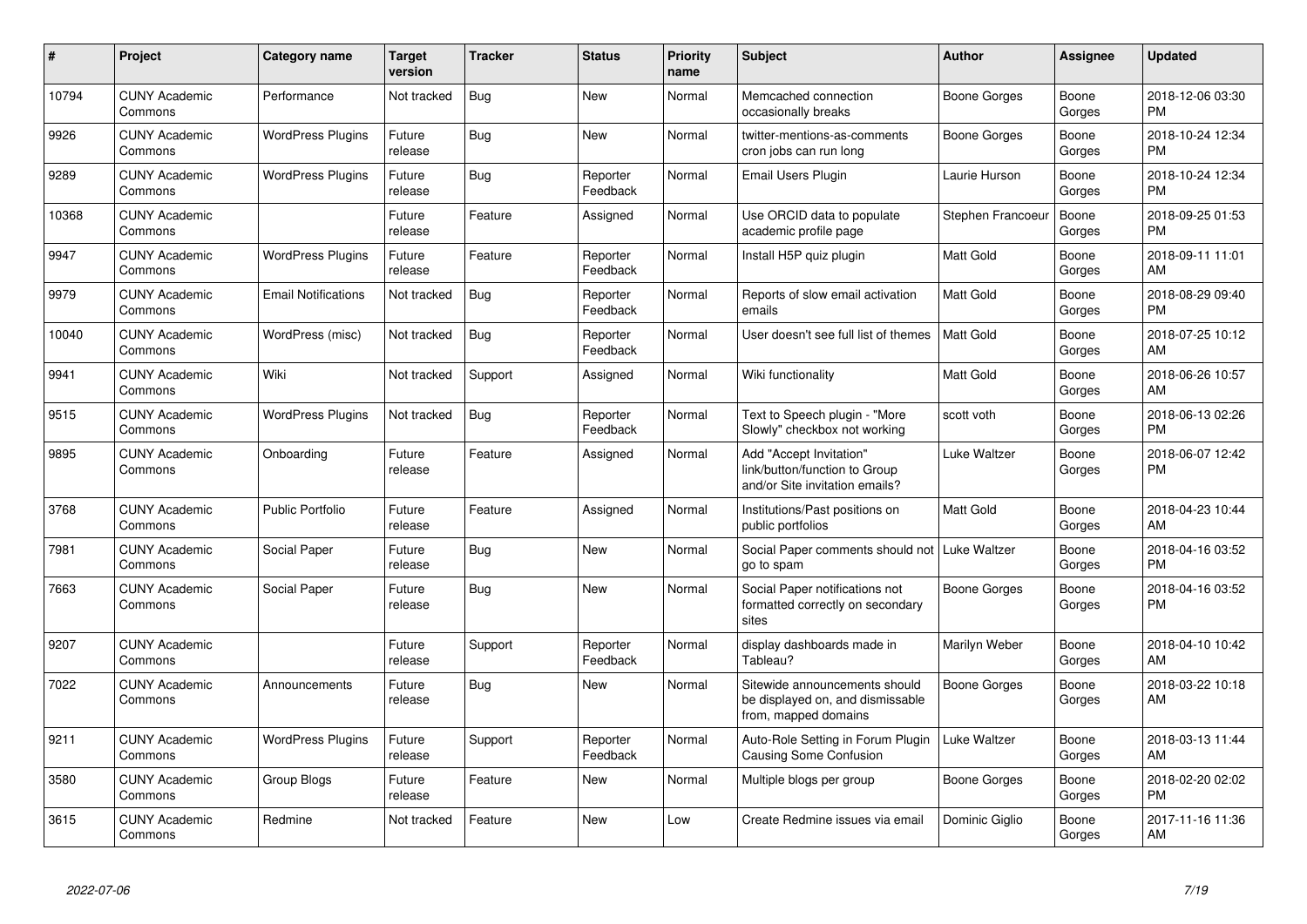| #    | Project                         | <b>Category name</b>           | <b>Target</b><br>version | <b>Tracker</b> | <b>Status</b>        | <b>Priority</b><br>name | <b>Subject</b>                                                                                  | <b>Author</b>           | <b>Assignee</b> | <b>Updated</b>                |
|------|---------------------------------|--------------------------------|--------------------------|----------------|----------------------|-------------------------|-------------------------------------------------------------------------------------------------|-------------------------|-----------------|-------------------------------|
| 8675 | <b>CUNY Academic</b><br>Commons | <b>User Onboarding</b>         | Future<br>release        | Bug            | Reporter<br>Feedback | Low                     | Add new User search screen calls<br>for the input of email address but<br>doesn't work with one | Paul Hebert             | Boone<br>Gorges | 2017-10-11 11:17<br>AM        |
| 8756 | <b>CUNY Academic</b><br>Commons | Group Blogs                    | Future<br>release        | Feature        | Hold                 | Normal                  | Connect multiple blogs to one<br>group?                                                         | <b>Matt Gold</b>        | Boone<br>Gorges | 2017-09-30 10:42<br>AM        |
| 4481 | <b>CUNY Academic</b><br>Commons | Events                         | Future<br>release        | Feature        | New                  | Normal                  | Group admins/mods should have<br>the ability to unlink an event from<br>the group               | <b>Boone Gorges</b>     | Boone<br>Gorges | 2017-04-24 03:53<br><b>PM</b> |
| 4980 | <b>CUNY Academic</b><br>Commons | Home Page                      | Future<br>release        | Feature        | Assigned             | Normal                  | CAC Featured Content -- Adding<br>Randomization                                                 | <b>Matt Gold</b>        | Boone<br>Gorges | 2016-12-12 03:01<br><b>PM</b> |
| 5234 | <b>CUNY Academic</b><br>Commons | Membership                     | Future<br>release        | Feature        | Assigned             | Normal                  | Write Unconfirmed patch for WP                                                                  | Boone Gorges            | Boone<br>Gorges | 2016-10-24 11:18<br>AM        |
| 6389 | <b>CUNY Academic</b><br>Commons | <b>BuddyPress Docs</b>         | Future<br>release        | Feature        | New                  | Low                     | Make Discussion Area Visible<br>When Editing a Doc                                              | Luke Waltzer            | Boone<br>Gorges | 2016-10-21 04:16<br><b>PM</b> |
| 1417 | <b>CUNY Academic</b><br>Commons | <b>BuddyPress Docs</b>         | Future<br>release        | Feature        | Assigned             | Low                     | <b>Bulk actions for BuddyPress Docs</b>                                                         | <b>Boone Gorges</b>     | Boone<br>Gorges | 2016-10-17 10:41<br><b>PM</b> |
| 5182 | <b>CUNY Academic</b><br>Commons | Social Paper                   | Future<br>release        | Design/UX      | New                  | Normal                  | "Publishing" a private paper on<br>social paper?                                                | Raffi<br>Khatchadourian | Boone<br>Gorges | 2016-10-13 04:12<br><b>PM</b> |
| 4903 | <b>CUNY Academic</b><br>Commons | Events                         | Future<br>release        | Design/UX      | Assigned             | Normal                  | Improving visual appearance of<br>event calendars                                               | <b>Matt Gold</b>        | Boone<br>Gorges | 2016-10-13 11:51<br>AM        |
| 5696 | <b>CUNY Academic</b><br>Commons | Events                         | Future<br>release        | Feature        | Assigned             | Normal                  | Events Calendar - display options /<br>calendar aggregation                                     | Matt Gold               | Boone<br>Gorges | 2016-10-13 11:44<br>AM        |
| 6014 | <b>CUNY Academic</b><br>Commons | Publicity                      | Future<br>release        | Publicity      | Reporter<br>Feedback | Normal                  | Google search listing                                                                           | <b>Matt Gold</b>        | Boone<br>Gorges | 2016-09-21 03:48<br><b>PM</b> |
| 5052 | <b>CUNY Academic</b><br>Commons | Social Paper                   | Future<br>release        | Feature        | New                  | Low                     | Sentence by sentence or line by<br>line comments (SP suggestion #3)                             | Marilyn Weber           | Boone<br>Gorges | 2016-02-11 10:24<br><b>PM</b> |
| 3230 | <b>CUNY Academic</b><br>Commons | Internal Tools and<br>Workflow | Not tracked              | Feature        | Assigned             | High                    | Scripts for quicker<br>provisioning/updating of<br>development environments                     | Boone Gorges            | Boone<br>Gorges | 2016-01-26 04:54<br><b>PM</b> |
| 1167 | <b>CUNY Academic</b><br>Commons | <b>Email Invitations</b>       | Future<br>release        | Feature        | New                  | Low                     | Allow email invitations to be resent                                                            | <b>Boone Gorges</b>     | Boone<br>Gorges | 2015-11-12 12:53<br>AM        |
| 554  | <b>CUNY Academic</b><br>Commons | BuddyPress (misc)              | Future<br>release        | Feature        | Assigned             | Normal                  | Add Trackback notifications to<br>site-wide activity feed                                       | <b>Matt Gold</b>        | Boone<br>Gorges | 2015-11-09 06:19<br><b>PM</b> |
| 287  | <b>CUNY Academic</b><br>Commons | WordPress (misc)               | Future<br>release        | Feature        | Assigned             | Normal                  | Create troubleshooting tool for<br>account sign-up                                              | <b>Matt Gold</b>        | Boone<br>Gorges | 2015-11-09 06:17<br><b>PM</b> |
| 2523 | <b>CUNY Academic</b><br>Commons | <b>BuddyPress Docs</b>         | Future<br>release        | Feature        | Assigned             | Normal                  | Allow Users to Upload Images to<br><b>BP</b> Docs                                               | <b>Matt Gold</b>        | Boone<br>Gorges | 2015-11-09 06:14<br><b>PM</b> |
| 1744 | <b>CUNY Academic</b><br>Commons | <b>BuddyPress Docs</b>         | Future<br>release        | Feature        | Assigned             | Normal                  | Spreadsheet-style Docs                                                                          | Boone Gorges            | Boone<br>Gorges | 2015-11-09 06:13<br><b>PM</b> |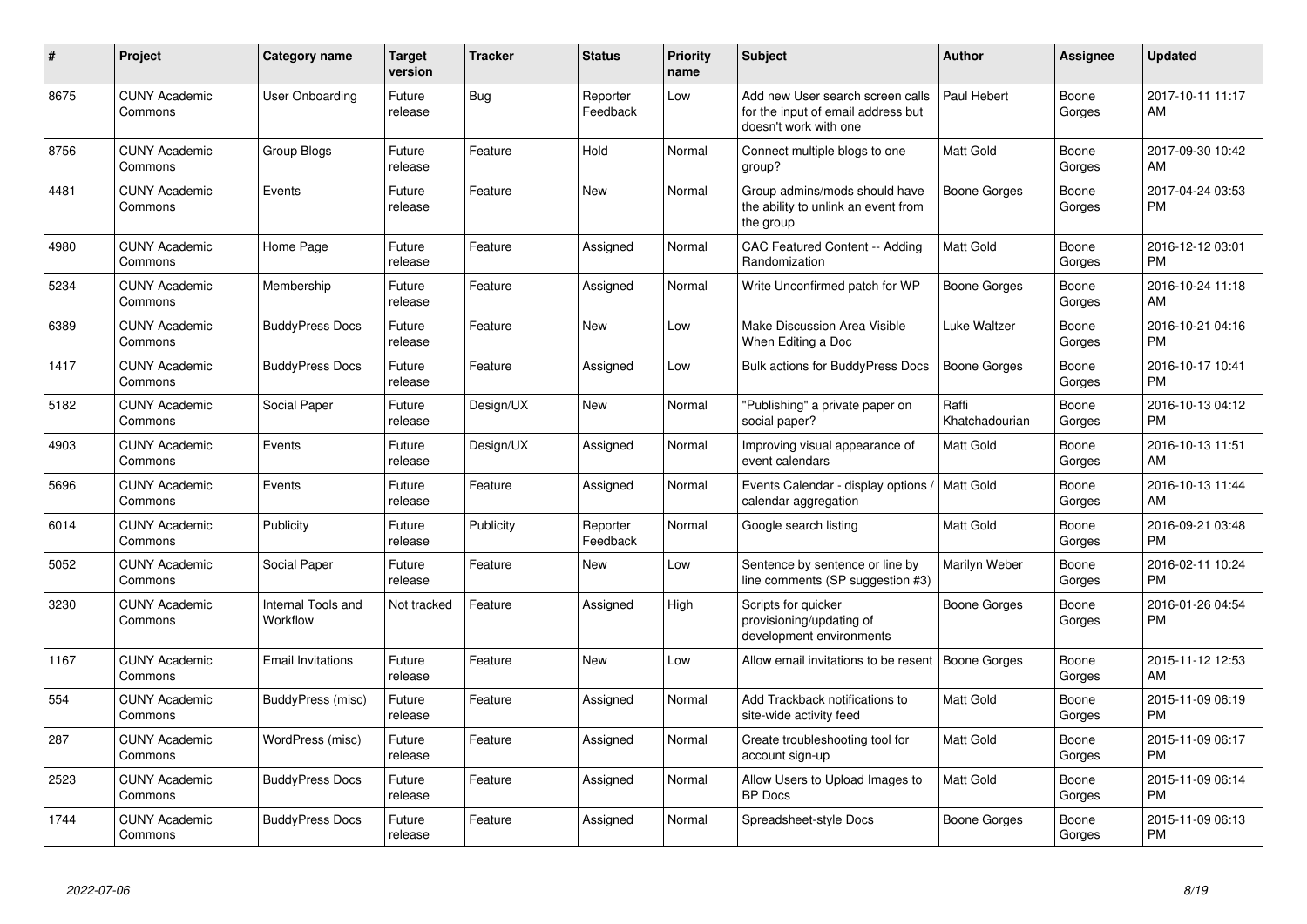| #    | Project                         | <b>Category name</b>     | <b>Target</b><br>version | <b>Tracker</b> | <b>Status</b> | Priority<br>name | <b>Subject</b>                                                              | Author              | <b>Assignee</b> | <b>Updated</b>                |
|------|---------------------------------|--------------------------|--------------------------|----------------|---------------|------------------|-----------------------------------------------------------------------------|---------------------|-----------------|-------------------------------|
| 1460 | <b>CUNY Academic</b><br>Commons | Analytics                | Future<br>release        | Feature        | Assigned      | Normal           | Update System Report                                                        | <b>Brian Foote</b>  | Boone<br>Gorges | 2015-11-09 06:13<br><b>PM</b> |
| 2610 | <b>CUNY Academic</b><br>Commons | Group Invitations        | Future<br>release        | Feature        | Assigned      | Low              | Request: Custom invitation<br>message to group invites                      | local admin         | Boone<br>Gorges | 2015-11-09 06:13<br><b>PM</b> |
| 2325 | <b>CUNY Academic</b><br>Commons | BuddyPress (misc)        | Future<br>release        | Feature        | Assigned      | Low              | Profile should have separate fields<br>for first/last names                 | local admin         | Boone<br>Gorges | 2015-11-09 06:09<br><b>PM</b> |
| 2013 | <b>CUNY Academic</b><br>Commons | <b>Public Portfolio</b>  | Future<br>release        | Feature        | Assigned      | Low              | Have Profile Privacy Options show<br>up only for filled-in fields           | Matt Gold           | Boone<br>Gorges | 2015-11-09 06:09<br><b>PM</b> |
| 1165 | <b>CUNY Academic</b><br>Commons | <b>Email Invitations</b> | Future<br>release        | Feature        | Assigned      | Low              | Allow saved lists of invitees under<br>Send Invites                         | Boone Gorges        | Boone<br>Gorges | 2015-11-09 06:03<br><b>PM</b> |
| 1166 | <b>CUNY Academic</b><br>Commons | <b>Email Invitations</b> | Future<br>release        | Feature        | New           | Low              | Better organizational tools for Sent<br>Invites                             | Boone Gorges        | Boone<br>Gorges | 2015-11-09 06:02<br><b>PM</b> |
| 519  | <b>CUNY Academic</b><br>Commons | <b>BuddyPress Docs</b>   | Future<br>release        | Feature        | Assigned      | Low              | TOC for individual docs - for new<br>BP "wiki-like" plugin                  | scott voth          | Boone<br>Gorges | 2015-11-09 05:54<br><b>PM</b> |
| 1422 | <b>CUNY Academic</b><br>Commons | <b>BuddyPress Docs</b>   | Future<br>release        | Feature        | Assigned      | Normal           | Make "created Doc" activity icons<br>non-mini                               | <b>Boone Gorges</b> | Boone<br>Gorges | 2015-11-09 05:48<br><b>PM</b> |
| 618  | <b>CUNY Academic</b><br>Commons | <b>BuddyPress Docs</b>   | Future<br>release        | Feature        | Assigned      | Normal           | <b>BuddyPress Docs: export formats</b>                                      | <b>Boone Gorges</b> | Boone<br>Gorges | 2015-11-09 05:38<br><b>PM</b> |
| 4592 | <b>CUNY Academic</b><br>Commons | Events                   | Future<br>release        | Design/UX      | New           | Normal           | Event Creation - Venue Dropdown<br>Slow                                     | Samantha Raddatz    | Boone<br>Gorges | 2015-09-14 04:56<br><b>PM</b> |
| 4238 | <b>CUNY Academic</b><br>Commons | Events                   | Future<br>release        | Feature        | Assigned      | Normal           | Copy Events to Other Groups?                                                | Matt Gold           | Boone<br>Gorges | 2015-07-02 10:08<br>AM        |
| 4053 | <b>CUNY Academic</b><br>Commons | Events                   | Future<br>release        | Feature        | Assigned      | Normal           | Create new tab for past events                                              | <b>Matt Gold</b>    | Boone<br>Gorges | 2015-05-12 02:10<br><b>PM</b> |
| 3308 | <b>CUNY Academic</b><br>Commons | Group Invitations        | Future<br>release        | Feature        | Assigned      | Normal           | Allow members to rescind group<br>invitations                               | Matt Gold           | Boone<br>Gorges | 2015-04-01 08:53<br><b>PM</b> |
| 3759 | <b>CUNY Academic</b><br>Commons | WordPress (misc)         | Future<br>release        | Feature        | Assigned      | Normal           | Review Interface for Adding Users<br>to Blogs                               | Matt Gold           | Boone<br>Gorges | 2015-03-24 05:52<br><b>PM</b> |
| 3042 | <b>CUNY Academic</b><br>Commons | Public Portfolio         | Future<br>release        | Feature        | Assigned      | Normal           | Browsing member interests                                                   | <b>Matt Gold</b>    | Boone<br>Gorges | 2015-03-21 09:04<br><b>PM</b> |
| 2753 | <b>CUNY Academic</b><br>Commons | <b>Public Portfolio</b>  | Future<br>release        | Feature        | New           | Normal           | Create actual actual tagification in<br>academic interests and other fields | Micki Kaufman       | Boone<br>Gorges | 2015-01-05 08:52<br><b>PM</b> |
| 1562 | <b>CUNY Academic</b><br>Commons | <b>WordPress Plugins</b> | Future<br>release        | Feature        | Assigned      | Low              | Play with NYT Collaborative<br><b>Authoring Tool</b>                        | Matt Gold           | Boone<br>Gorges | 2015-01-05 08:47<br><b>PM</b> |
| 658  | <b>CUNY Academic</b><br>Commons | <b>WordPress Plugins</b> | Future<br>release        | Feature        | Assigned      | Normal           | Rebulid Sitewide Tag Suggestion                                             | Matt Gold           | Boone<br>Gorges | 2015-01-05 08:47<br><b>PM</b> |
| 3475 | <b>CUNY Academic</b><br>Commons | Events                   | Future<br>release        | Feature        | Assigned      | Normal           | Request to add plugin to<br>streamline room<br>booking/appointment booking  | Naomi Barrettara    | Boone<br>Gorges | 2014-12-01 05:14<br>PM        |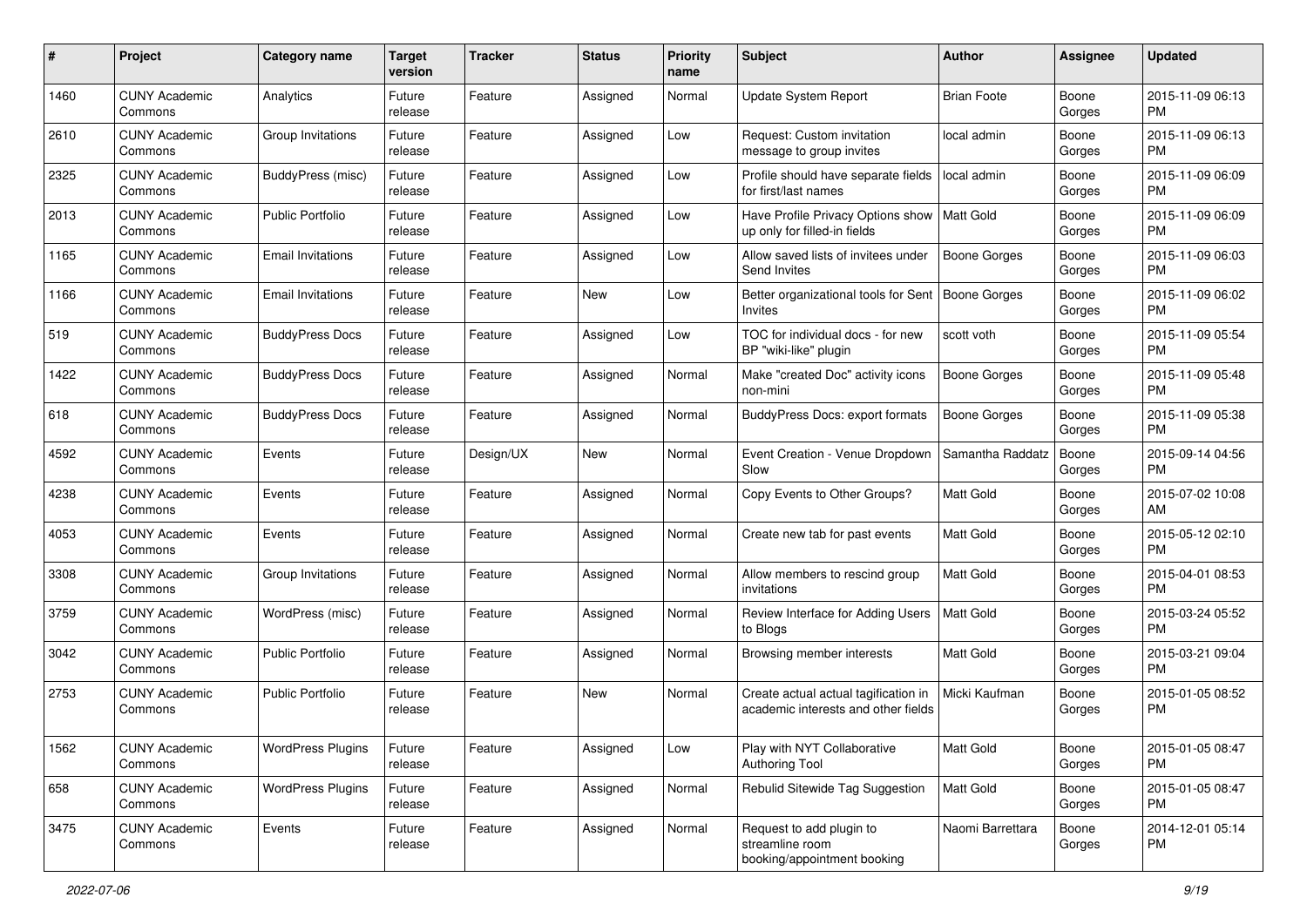| #     | Project                         | <b>Category name</b>     | <b>Target</b><br>version | <b>Tracker</b> | <b>Status</b>        | <b>Priority</b><br>name | <b>Subject</b>                                                        | Author              | <b>Assignee</b> | <b>Updated</b>                |
|-------|---------------------------------|--------------------------|--------------------------|----------------|----------------------|-------------------------|-----------------------------------------------------------------------|---------------------|-----------------|-------------------------------|
| 3193  | <b>CUNY Academic</b><br>Commons | Group Forums             | Future<br>release        | Feature        | Assigned             | Normal                  | bbPress 2.x dynamic roles and<br>RBE                                  | <b>Boone Gorges</b> | Boone<br>Gorges | 2014-09-30 01:30<br><b>PM</b> |
| 2223  | <b>CUNY Academic</b><br>Commons | <b>WordPress Plugins</b> | Future<br>release        | Feature        | Assigned             | Low                     | Add Participad to the CUNY<br>Academic Commons                        | Matt Gold           | Boone<br>Gorges | 2014-09-17 10:03<br><b>PM</b> |
| 3419  | <b>CUNY Academic</b><br>Commons | Group Invitations        | 1.6.14                   | <b>Bug</b>     | Testing<br>Required  | Normal                  | Neatening the display of<br>messages on group requests                | <b>Matt Gold</b>    | Boone<br>Gorges | 2014-09-01 09:29<br><b>PM</b> |
| 3220  | <b>CUNY Academic</b><br>Commons | <b>Public Portfolio</b>  | Future<br>release        | Feature        | Assigned             | Normal                  | Add indent/outdent option to<br>Formatting Buttons on Profile<br>Page | <b>Matt Gold</b>    | Boone<br>Gorges | 2014-05-21 10:39<br>PM        |
| 1888  | <b>CUNY Academic</b><br>Commons | Home Page                | Future<br>release        | Feature        | Assigned             | Normal                  | Refactor BP MPO Activity Filter to<br>support proper pagination       | Sarah Morgano       | Boone<br>Gorges | 2014-05-01 07:11<br><b>PM</b> |
| 3080  | <b>CUNY Academic</b><br>Commons | Group Files              | Future<br>release        | Feature        | Assigned             | Low                     | Create a system to keep track of<br>file changes                      | Matt Gold           | Boone<br>Gorges | 2014-02-26 10:04<br><b>PM</b> |
| 3048  | <b>CUNY Academic</b><br>Commons | <b>Public Portfolio</b>  | Future<br>release        | Feature        | New                  | Low                     | Images for rich text profile fields                                   | Boone Gorges        | Boone<br>Gorges | 2014-02-19 12:56<br><b>PM</b> |
| 2618  | <b>NYCDH Community</b><br>Site  |                          |                          | <b>Bug</b>     | Assigned             | Low                     | Mark blogs as spam when created<br>by users marked as spam            | Matt Gold           | Boone<br>Gorges | 2013-06-09 11:38<br><b>PM</b> |
| 1508  | <b>CUNY Academic</b><br>Commons | WordPress (misc)         | Future<br>release        | Feature        | Assigned             | Normal                  | Share login cookies across<br>mapped domains                          | <b>Boone Gorges</b> | Boone<br>Gorges | 2012-07-02 12:12<br><b>PM</b> |
| 599   | <b>CUNY Academic</b><br>Commons | BuddyPress (misc)        | Future<br>release        | Feature        | Assigned             | Normal                  | Consider adding rating plugins for<br><b>BuddyPress/BBPress</b>       | <b>Matt Gold</b>    | Boone<br>Gorges | 2011-08-22 06:50<br><b>PM</b> |
| 585   | <b>CUNY Academic</b><br>Commons | Group Forums             | Future<br>release        | Feature        | Assigned             | Normal                  | Merge Forum Topics                                                    | Sarah Morgano       | Boone<br>Gorges | 2011-07-06 04:11<br><b>PM</b> |
| 635   | <b>CUNY Academic</b><br>Commons | BuddyPress (misc)        | Future<br>release        | Feature        | Assigned             | Normal                  | Big Blue Button -<br>Videoconferencing in Groups and<br><b>Blogs</b>  | <b>Matt Gold</b>    | Boone<br>Gorges | 2011-03-14 03:24<br><b>PM</b> |
| 500   | <b>CUNY Academic</b><br>Commons | BuddyPress (misc)        | Future<br>release        | Feature        | Assigned             | Normal                  | <b>Export Group Data</b>                                              | Matt Gold           | Boone<br>Gorges | 2010-12-19 12:09<br><b>PM</b> |
| 435   | <b>CUNY Academic</b><br>Commons | BuddyPress (misc)        | Future<br>release        | Feature        | Assigned             | Normal                  | Include Avatar Images in Forum<br><b>Post Notification Emails</b>     | Matt Gold           | Boone<br>Gorges | 2010-12-08 12:40<br><b>PM</b> |
| 377   | <b>CUNY Academic</b><br>Commons | BuddyPress (misc)        | Future<br>release        | Feature        | Assigned             | Normal                  | Like buttons                                                          | Matt Gold           | Boone<br>Gorges | 2010-11-16 05:13<br><b>PM</b> |
| 58    | <b>CUNY Academic</b><br>Commons | BuddyPress (misc)        | Future<br>release        | Feature        | Assigned             | Low                     | Make member search sortable by<br>last name                           | Roberta Brody       | Boone<br>Gorges | 2010-08-26 02:38<br>PM        |
| 10354 | <b>CUNY Academic</b><br>Commons | <b>Public Portfolio</b>  | Future<br>release        | Feature        | New                  | Normal                  | Opt out of Having a Profile Page                                      | scott voth          | Chris Stein     | 2020-05-12 10:43<br>AM        |
| 1544  | <b>CUNY Academic</b><br>Commons | Groups (misc)            | Future<br>release        | Feature        | Reporter<br>Feedback | Normal                  | Group Filtering and Sorting                                           | Matt Gold           | Chris Stein     | 2019-03-01 02:25<br><b>PM</b> |
| 9028  | <b>CUNY Academic</b><br>Commons | Onboarding               | Future<br>release        | Feature        | Assigned             | Normal                  | suggest groups to new members<br>during the registration process      | Matt Gold           | Chris Stein     | 2018-10-24 12:34<br><b>PM</b> |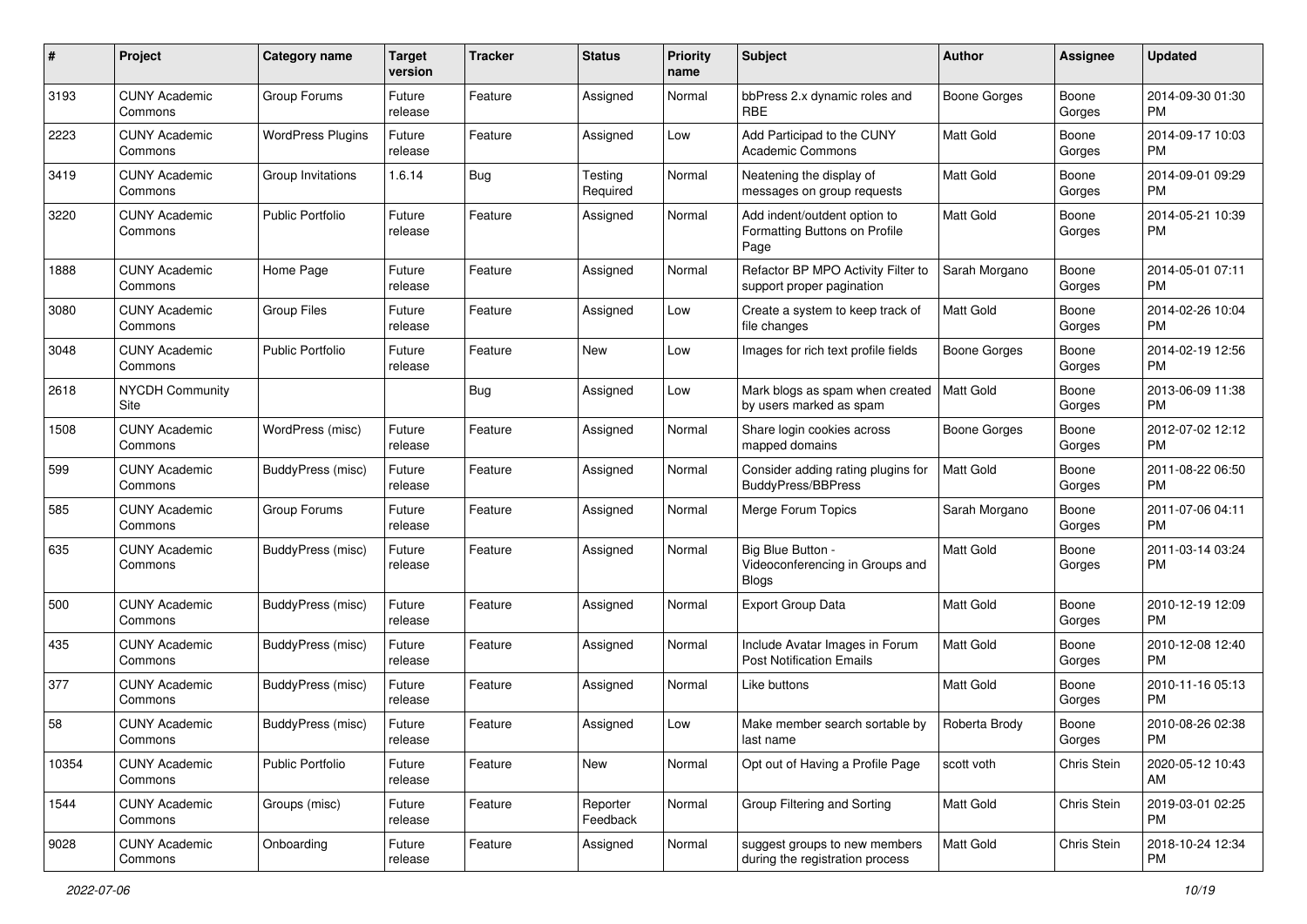| #     | <b>Project</b>                                                          | <b>Category name</b>     | <b>Target</b><br>version | <b>Tracker</b> | <b>Status</b> | <b>Priority</b><br>name | <b>Subject</b>                                                      | <b>Author</b>       | Assignee            | <b>Updated</b>                |
|-------|-------------------------------------------------------------------------|--------------------------|--------------------------|----------------|---------------|-------------------------|---------------------------------------------------------------------|---------------------|---------------------|-------------------------------|
| 2881  | <b>CUNY Academic</b><br>Commons                                         | <b>Public Portfolio</b>  | Future<br>release        | Feature        | Assigned      | Normal                  | Redesign the UX for Profiles                                        | Chris Stein         | Chris Stein         | 2016-10-13 12:45<br><b>PM</b> |
| 5827  | <b>CUNY Academic</b><br>Commons                                         | <b>Public Portfolio</b>  | Future<br>release        | Bug            | Assigned      | Normal                  | Academic Interests square bracket<br>links not working              | scott voth          | Chris Stein         | 2016-08-11 11:59<br><b>PM</b> |
| 365   | <b>CUNY Academic</b><br>Commons                                         | WordPress (misc)         | Future<br>release        | Feature        | Assigned      | Normal                  | <b>Create Mouseover Tooltips</b><br>throughout Site                 | <b>Matt Gold</b>    | Chris Stein         | 2015-11-09 06:18<br><b>PM</b> |
| 3059  | <b>CUNY Academic</b><br>Commons                                         | Group Forums             | Future<br>release        | Design/UX      | New           | Normal                  | Forum Post Permissable Content<br><b>Explanatory Text</b>           | Chris Stein         | Chris Stein         | 2015-04-02 11:27<br>AM        |
| 3770  | <b>CUNY Academic</b><br>Commons                                         | <b>Public Portfolio</b>  | Future<br>release        | Feature        | Assigned      | Normal                  | Improve Layout/Formatting of<br>Positions Area on Public Portfolios | Matt Gold           | Chris Stein         | 2015-04-01 09:17<br><b>PM</b> |
| 2754  | <b>CUNY Academic</b><br>Commons                                         | Design                   | Future<br>release        | Feature        | Assigned      | Normal                  | Determine strategy for CAC logo<br>handling in top header           | Micki Kaufman       | Chris Stein         | 2015-01-05 08:53<br><b>PM</b> |
| 2832  | <b>CUNY Academic</b><br>Commons                                         | <b>Public Portfolio</b>  | Future<br>release        | Feature        | Assigned      | Normal                  | Improve interface for (not)<br>auto-linking profile fields          | <b>Boone Gorges</b> | <b>Chris Stein</b>  | 2015-01-05 08:52<br><b>PM</b> |
| 3330  | <b>CUNY Academic</b><br>Commons                                         | My Commons               | Future<br>release        | Feature        | Assigned      | Normal                  | 'Commons Information" tool                                          | Boone Gorges        | Chris Stein         | 2014-09-22 08:46<br><b>PM</b> |
| 3354  | <b>CUNY Academic</b><br>Commons                                         | <b>Group Files</b>       | Future<br>release        | Feature        | Assigned      | Low                     | Allow Group Download of Multiple<br><b>Selected Files</b>           | <b>Matt Gold</b>    | Chris Stein         | 2014-08-01 08:50<br>AM        |
| 860   | <b>CUNY Academic</b><br>Commons                                         | Design                   | Future<br>release        | Design/UX      | Assigned      | Normal                  | <b>Standardize Button Treatment</b><br>Across the Commons           | Chris Stein         | Chris Stein         | 2014-05-01 09:45<br>AM        |
| 8078  | <b>CUNY Academic</b><br>Commons                                         | <b>WordPress Plugins</b> | Future<br>release        | System Upgrade | Assigned      | Normal                  | CommentPress Updates                                                | Margaret Galvan     | Christian<br>Wach   | 2017-05-08 03:49<br><b>PM</b> |
| 13199 | <b>CUNY Academic</b><br>Commons                                         | Group Forums             | Future<br>release        | Feature        | New           | Normal                  | Favoring Groups over bbPress<br>plugin                              | Colin McDonald      | Colin<br>McDonald   | 2021-11-19 12:28<br><b>PM</b> |
| 5268  | <b>CUNY Academic</b><br>Commons                                         | Group Forums             | Future<br>release        | <b>Bug</b>     | Assigned      | Normal                  | Long-time to post to multiple<br>groups                             | Luke Waltzer        | Daniel Jones        | 2016-09-07 06:31<br><b>PM</b> |
| 4438  | <b>CUNY Academic</b><br>Commons                                         | Events                   | Future<br>release        | <b>Bug</b>     | Assigned      | Normal                  | Events Calendar - Export<br><b>Recurring Events</b>                 | scott voth          | Daniel Jones        | 2016-05-23 04:25<br><b>PM</b> |
| 412   | <b>CUNY Academic</b><br>Commons                                         | <b>WordPress Themes</b>  | Future<br>release        | Feature        | Assigned      | Normal                  | <b>Featured Themes</b>                                              | <b>Matt Gold</b>    | Dominic<br>Giglio   | 2015-01-05 08:44<br><b>PM</b> |
| 2167  | <b>CUNY Academic</b><br>Commons                                         | WordPress (misc)         | Future<br>release        | <b>Bug</b>     | Assigned      | Normal                  | <b>CAC-Livestream Plugin Issues</b>                                 | Michael Smith       | Dominic<br>Giglio   | 2015-01-02 03:06<br><b>PM</b> |
| 1983  | <b>CUNY Academic</b><br>Commons                                         | Home Page                | Future<br>release        | Feature        | Assigned      | Low                     | Media Library integration with<br>Featured Content plugin           | Boone Gorges        | Dominic<br>Giglio   | 2014-03-17 10:34<br>AM        |
| 940   | <b>CUNY Academic</b><br>Commons                                         | Redmine                  | Future<br>release        | Feature        | Assigned      | Low                     | Communication with users after<br>releases                          | Matt Gold           | Dominic<br>Giglio   | 2012-09-09 04:36<br><b>PM</b> |
| 12062 | AD/O365 Transition<br>from NonMatric to<br><b>Matriculated Students</b> |                          |                          | Feature        | In Progress   | Normal                  | create solution and console project   Emilio Rodriguez              |                     | Emilio<br>Rodriguez | 2019-11-12 03:56<br><b>PM</b> |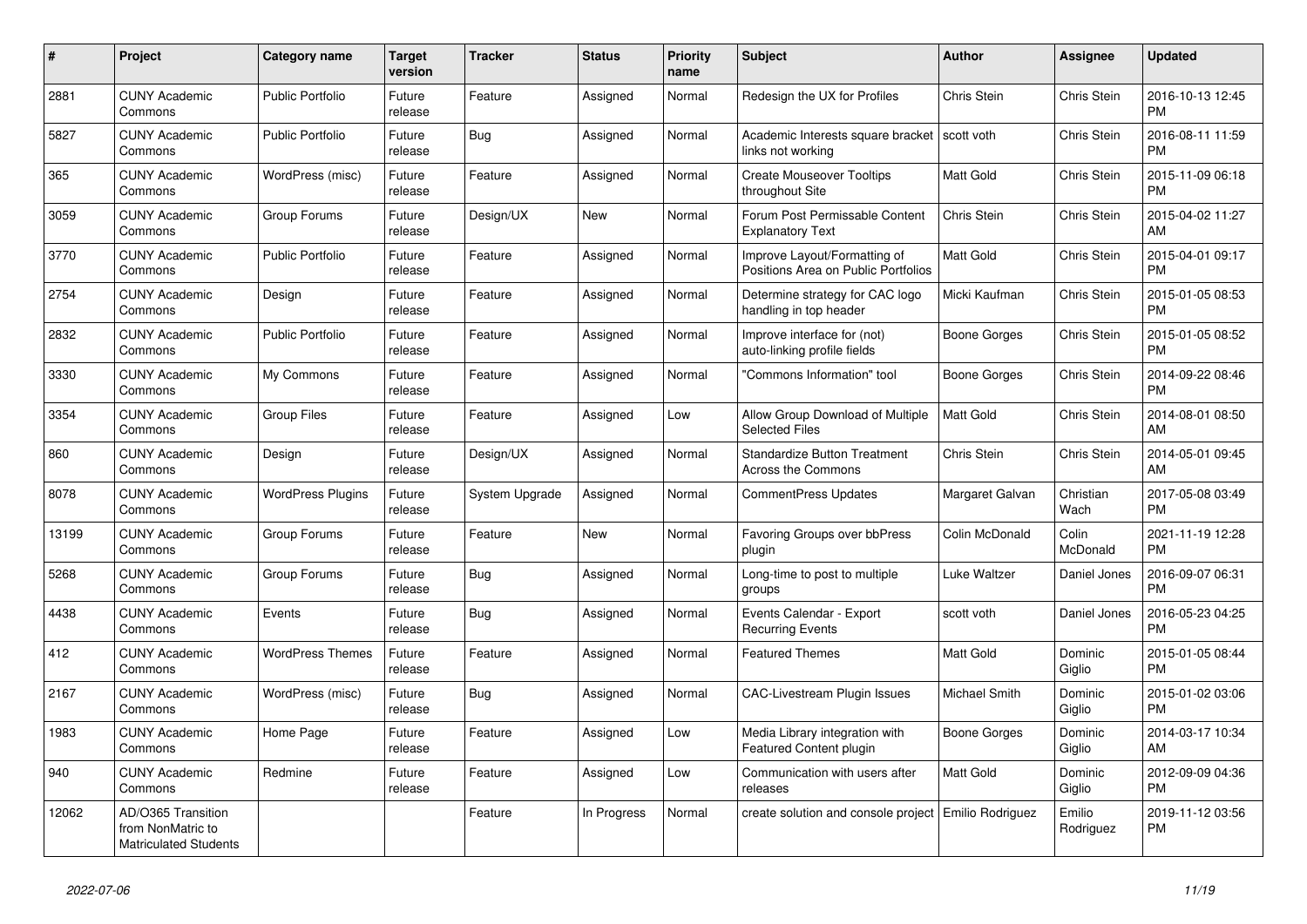| #     | Project                         | <b>Category name</b>           | <b>Target</b><br>version | <b>Tracker</b> | <b>Status</b>        | <b>Priority</b><br>name | <b>Subject</b>                                                                        | Author                  | <b>Assignee</b>     | <b>Updated</b>                |
|-------|---------------------------------|--------------------------------|--------------------------|----------------|----------------------|-------------------------|---------------------------------------------------------------------------------------|-------------------------|---------------------|-------------------------------|
| 9835  | <b>CUNY Academic</b><br>Commons | Group Forums                   | Future<br>release        | <b>Bug</b>     | Assigned             | Normal                  | add a "like" function?                                                                | Marilyn Weber           | <b>Erik Trainer</b> | 2018-06-05 01:49<br>PM        |
| 13891 | <b>CUNY Academic</b><br>Commons | Internal Tools and<br>Workflow | 2.1.0                    | Feature        | New                  | Normal                  | Migrate automated linting to<br>GitHub Actions                                        | <b>Boone Gorges</b>     | Jeremy Felt         | 2022-06-29 11:13<br>AM        |
| 15194 | <b>CUNY Academic</b><br>Commons | Internal Tools and<br>Workflow | 2.1.0                    | Feature        | New                  | Normal                  | PHPCS sniff for un-restored<br>switch_to_blog() calls                                 | Boone Gorges            | Jeremy Felt         | 2022-05-26 10:45<br>AM        |
| 13331 | <b>CUNY Academic</b><br>Commons | Site cloning                   | Future<br>release        | Bug            | New                  | Normal                  | Combine Site Template and Clone<br>operations                                         | <b>Boone Gorges</b>     | Jeremy Felt         | 2021-11-19 12:39<br><b>PM</b> |
| 14475 | <b>CUNY Academic</b><br>Commons |                                | Not tracked              | Publicity      | New                  | Normal                  | OER Showcase Page                                                                     | Laurie Hurson           | Laurie Hurson       | 2021-09-14 10:46<br>AM        |
| 12446 | <b>CUNY Academic</b><br>Commons | Groups (misc)                  | Future<br>release        | Feature        | Reporter<br>Feedback | Normal                  | Toggle default site to group forum<br>posting                                         | Laurie Hurson           | Laurie Hurson       | 2020-03-10 11:57<br>AM        |
| 11517 | <b>CUNY Academic</b><br>Commons |                                | Not tracked              | Feature        | Assigned             | Normal                  | wp-accessibility plugin should not<br>strip 'target=" blank" by default               | <b>Boone Gorges</b>     | Laurie Hurson       | 2019-09-24 09:57<br>AM        |
| 8666  | <b>CUNY Academic</b><br>Commons | Teaching                       | Not tracked              | Documentation  | Assigned             | Normal                  | Create Teaching on the Commons<br>Resource Page                                       | Matt Gold               | Laurie Hurson       | 2019-09-23 03:16<br><b>PM</b> |
| 11879 | <b>CUNY Academic</b><br>Commons |                                | Not tracked              | <b>Bug</b>     | New                  | Normal                  | Hypothesis comments appearing<br>on multiple, different pdfs across<br>blogs          | Laurie Hurson           | Laurie Hurson       | 2019-09-19 02:39<br><b>PM</b> |
| 6078  | <b>CUNY Academic</b><br>Commons | <b>Blogs (BuddyPress)</b>      | Future<br>release        | Feature        | New                  | Normal                  | <b>Explore Adding Network Blog</b><br>Metadata Plugin                                 | Luke Waltzer            | Luke Waltzer        | 2016-10-11 10:29<br><b>PM</b> |
| 5955  | <b>CUNY Academic</b><br>Commons | Outreach                       | Future<br>release        | Feature        | Assigned             | Normal                  | Create auto-newsletter for<br>commons members                                         | <b>Matt Gold</b>        | Luke Waltzer        | 2016-08-30 10:34<br>AM        |
| 2666  | <b>CUNY Academic</b><br>Commons | About page                     | Not tracked              | Documentation  | Assigned             | Normal                  | <b>Update About Text</b>                                                              | Chris Stein             | Luke Waltzer        | 2016-03-04 11:19<br>AM        |
| 12392 | <b>CUNY Academic</b><br>Commons | Help/Codex                     | Not tracked              | Documentation  | New                  | Normal                  | <b>Updates to Common Commons</b><br>Questions on Help Page                            | scott voth              | Margaret<br>Galvan  | 2020-02-11 10:53<br>AM        |
| 8211  | <b>CUNY Academic</b><br>Commons | <b>WordPress Themes</b>        | Future<br>release        | Feature        | New                  | Normal                  | Theme Suggestions: Material<br>Design-Inspired Themes                                 | Margaret Galvan         | Margaret<br>Galvan  | 2017-08-07 02:48<br><b>PM</b> |
| 7828  | <b>CUNY Academic</b><br>Commons |                                | Not tracked              | Feature        | Assigned             | Normal                  | Theme Assessment 2017                                                                 | Margaret Galvan         | Margaret<br>Galvan  | 2017-05-02 10:41<br><b>PM</b> |
| 6298  | <b>CUNY Academic</b><br>Commons | User Experience                | Not tracked              | Design/UX      | Assigned             | Normal                  | Examine data from survey                                                              | <b>Matt Gold</b>        | Margaret<br>Galvan  | 2016-10-14 12:16<br><b>PM</b> |
| 12382 | <b>CUNY Academic</b><br>Commons | Membership                     | Not tracked              | Support        | New                  | Normal                  | Email request change                                                                  | Marilyn Weber           | Marilyn<br>Weber    | 2020-02-06 12:56<br><b>PM</b> |
| 9420  | <b>CUNY Academic</b><br>Commons | cuny.is                        | Not tracked              | Feature        | New                  | Normal                  | Request for http://cuny.is/streams                                                    | Raffi<br>Khatchadourian | Marilyn<br>Weber    | 2018-04-02 10:08<br>AM        |
| 8837  | <b>CUNY Academic</b><br>Commons |                                | Not tracked              | Feature        | Assigned             | Normal                  | Create a form to request info from<br>people requesting premium<br>themes and plugins | Matt Gold               | Marilyn<br>Weber    | 2017-11-14 03:35<br><b>PM</b> |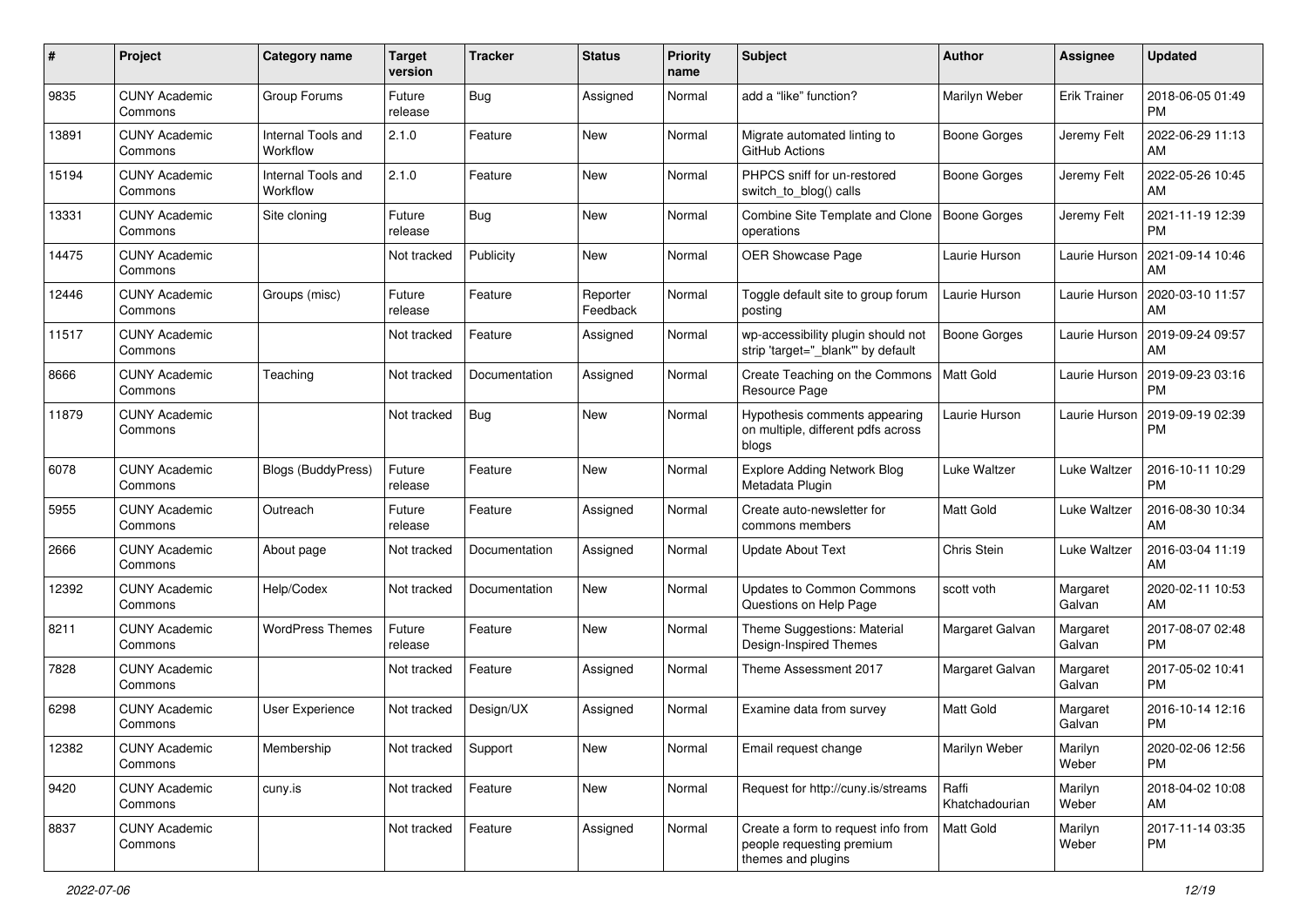| #     | Project                         | Category name            | Target<br>version | <b>Tracker</b> | <b>Status</b>        | <b>Priority</b><br>name | <b>Subject</b>                                            | Author                  | <b>Assignee</b>  | <b>Updated</b>                |
|-------|---------------------------------|--------------------------|-------------------|----------------|----------------------|-------------------------|-----------------------------------------------------------|-------------------------|------------------|-------------------------------|
| 3509  | <b>CUNY Academic</b><br>Commons | Publicity                | 1.7               | Publicity      | <b>New</b>           | Normal                  | Create 1.7 digital signage imagery                        | Micki Kaufman           | Marilyn<br>Weber | 2014-10-01 12:40<br><b>PM</b> |
| 12484 | <b>CUNY Academic</b><br>Commons |                          | Not tracked       | Support        | Reporter<br>Feedback | Normal                  | Sign up Code for COIL Course<br>starting in March         | Laurie Hurson           | Matt Gold        | 2020-03-02 02:26<br><b>PM</b> |
| 11545 | <b>CUNY Academic</b><br>Commons | <b>WordPress Plugins</b> | Not tracked       | Support        | New                  | Normal                  | <b>Twitter searches in WordPress</b>                      | Gina Cherry             | Matt Gold        | 2019-09-23 01:03<br><b>PM</b> |
| 11493 | <b>CUNY Academic</b><br>Commons | Domain Mapping           | Not tracked       | Support        | Reporter<br>Feedback | Normal                  | Domain Mapping Request - Talia<br>Schaffer                | scott voth              | Matt Gold        | 2019-08-06 08:39<br>AM        |
| 10839 | <b>CUNY Academic</b><br>Commons | About page               | Not tracked       | Support        | New                  | Normal                  | <b>Mission Statement Needs</b><br>Revision                | scott voth              | Matt Gold        | 2018-12-26 10:58<br>AM        |
| 8607  | <b>CUNY Academic</b><br>Commons |                          | Not tracked       | Support        | <b>New</b>           | Normal                  | Paypal?                                                   | Marilyn Weber           | Matt Gold        | 2018-05-15 01:37<br><b>PM</b> |
| 9015  | <b>CUNY Academic</b><br>Commons | Groups (misc)            | Not tracked       | Outreach       | Assigned             | Normal                  | Email group admins the email<br>addresses of their groups | <b>Matt Gold</b>        | Matt Gold        | 2018-01-02 09:54<br>AM        |
| 8898  | <b>CUNY Academic</b><br>Commons | Social Paper             | Not tracked       | Feature        | Assigned             | Normal                  | Usage data on docs and social<br>paper                    | <b>Matt Gold</b>        | Matt Gold        | 2017-11-16 11:32<br>AM        |
| 8498  | <b>CUNY Academic</b><br>Commons | <b>WordPress Plugins</b> | Future<br>release | Feature        | New                  | Low                     | <b>Gravity Forms Email Users</b>                          | Raffi<br>Khatchadourian | Matt Gold        | 2017-10-13 12:58<br><b>PM</b> |
| 3657  | <b>CUNY Academic</b><br>Commons | WordPress (misc)         | Not tracked       | Feature        | <b>New</b>           | Normal                  | Create alert for GC email<br>addresses                    | <b>Matt Gold</b>        | Matt Gold        | 2016-04-14 11:29<br><b>PM</b> |
| 2175  | <b>CUNY Academic</b><br>Commons | WordPress (misc)         | Not tracked       | Support        | Assigned             | Normal                  | Subscibe 2 vs. Jetpack<br>subscription options            | local admin             | Matt Gold        | 2016-01-26 04:58<br><b>PM</b> |
| 4972  | <b>CUNY Academic</b><br>Commons | Analytics                | Not tracked       | <b>Bug</b>     | New                  | Normal                  | <b>Newsletter Analytics</b>                               | Stephen Real            | Matt Gold        | 2015-12-09 12:54<br><b>PM</b> |
| 4225  | <b>CUNY Academic</b><br>Commons | DiRT Integration         | Future<br>release | Design/UX      | New                  | Normal                  | Add information to DIRT page (in<br>Create a Group)       | Samantha Raddatz        | Matt Gold        | 2015-06-26 03:14<br><b>PM</b> |
| 370   | <b>CUNY Academic</b><br>Commons | Registration             | Future<br>release | Feature        | Assigned             | High                    | <b>Guest Accounts</b>                                     | <b>Matt Gold</b>        | Matt Gold        | 2015-04-09 09:33<br><b>PM</b> |
| 3691  | <b>CUNY Academic</b><br>Commons | <b>WordPress Plugins</b> | Future<br>release | Bug            | New                  | Normal                  | <b>WPMU Domain Mapping</b><br>Debugging on cdev           | Raymond Hoh             | Matt Gold        | 2014-12-12 09:04<br>AM        |
| 2573  | <b>NYCDH Community</b><br>Site  |                          |                   | Feature        | Reporter<br>Feedback | Normal                  | Add dh_nyc twitter list feed to site                      | <b>Mark Newton</b>      | Matt Gold        | 2013-05-16 11:42<br><b>PM</b> |
| 8902  | <b>CUNY Academic</b><br>Commons | Design                   | Not tracked       | Feature        | Assigned             | Normal                  | Report back on research on<br><b>BuddyPress themes</b>    | <b>Matt Gold</b>        | Michael Smith    | 2017-11-10 12:31<br><b>PM</b> |
| 3506  | <b>CUNY Academic</b><br>Commons | Publicity                | 1.7               | Publicity      | New                  | Normal                  | Prepare 1.7 email messaging                               | Micki Kaufman           | Micki<br>Kaufman | 2014-10-01 12:36<br><b>PM</b> |
| 7624  | <b>CUNY Academic</b><br>Commons | BuddyPress (misc)        | Future<br>release | Design/UX      | <b>New</b>           | Normal                  | <b>BP Notifications</b>                                   | Luke Waltzer            | Paige Dupont     | 2017-02-08 10:43<br><b>PM</b> |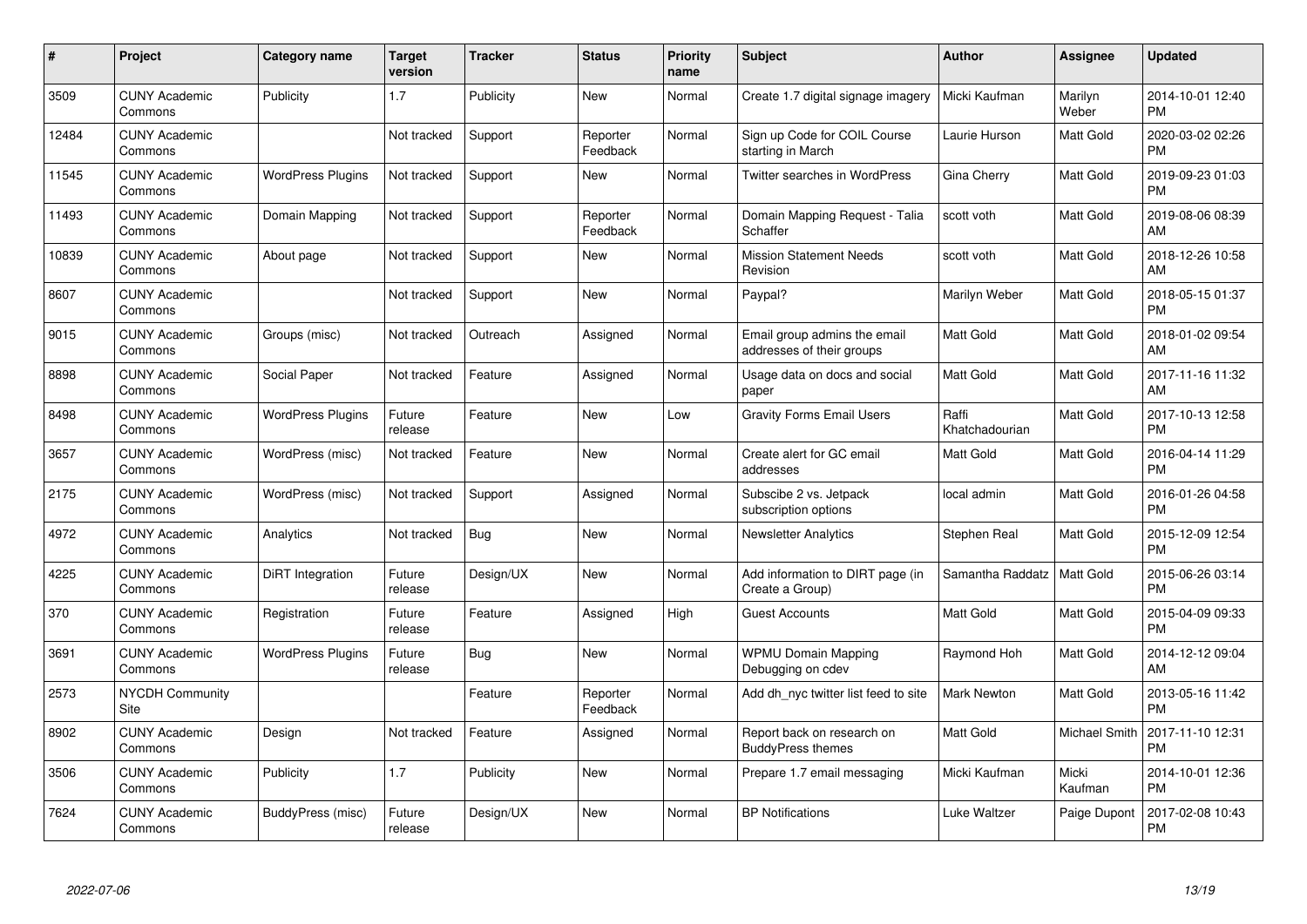| #     | Project                         | <b>Category name</b>     | <b>Target</b><br>version | <b>Tracker</b> | <b>Status</b>        | <b>Priority</b><br>name | <b>Subject</b>                                                                       | <b>Author</b>           | <b>Assignee</b>    | <b>Updated</b>                |
|-------|---------------------------------|--------------------------|--------------------------|----------------|----------------------|-------------------------|--------------------------------------------------------------------------------------|-------------------------|--------------------|-------------------------------|
| 6392  | <b>CUNY Academic</b><br>Commons | Group Forums             | Future<br>release        | Design/UX      | Assigned             | Low                     | Composition/Preview Panes in<br>Forum Posts                                          | Luke Waltzer            | Paige Dupont       | 2016-10-21 04:26<br><b>PM</b> |
| 11393 | <b>CUNY Academic</b><br>Commons |                          | Not tracked              | Publicity      | <b>New</b>           | Normal                  | After 1.15 release, ceate a hero<br>slide and post about adding a site<br>to a group | scott voth              | Patrick<br>Sweeney | 2019-05-14 10:32<br>AM        |
| 16319 | <b>CUNY Academic</b><br>Commons | <b>WordPress Plugins</b> | 2.0.3                    | Bug            | New                  | Normal                  | Request for Events Calendar Pro<br>5.14.2 update                                     | Raymond Hoh             | Raymond<br>Hoh     | 2022-07-01 04:16<br><b>PM</b> |
| 13457 | <b>CUNY Academic</b><br>Commons | Group Forums             | 2.0.3                    | Bug            | New                  | High                    | Forum post not sending<br>notifications                                              | Filipa Calado           | Raymond<br>Hoh     | 2022-06-29 11:32<br>AM        |
| 11649 | <b>CUNY Academic</b><br>Commons | <b>WordPress Plugins</b> | 2.0.3                    | <b>Bug</b>     | In Progress          | Normal                  | CC license displayed on every<br>page                                                | Gina Cherry             | Raymond<br>Hoh     | 2022-06-29 11:32<br>AM        |
| 16245 | <b>CUNY Academic</b><br>Commons | WordPress (misc)         |                          | Bug            | Reporter<br>Feedback | Normal                  | Save Button missing on<br><b>WordPress Profile page</b>                              | scott voth              | Raymond<br>Hoh     | 2022-06-16 03:09<br><b>PM</b> |
| 16177 | <b>CUNY Academic</b><br>Commons | Reply By Email           |                          | Bug            | New                  | Normal                  | Switch to Inbound mode for RBE                                                       | Raymond Hoh             | Raymond<br>Hoh     | 2022-05-30 04:32<br><b>PM</b> |
| 13946 | <b>CUNY Academic</b><br>Commons | <b>WordPress Plugins</b> | 2.1.0                    | Support        | Assigned             | Normal                  | Custom Embed handler For<br>OneDrive files                                           | scott voth              | Raymond<br>Hoh     | 2022-05-26 10:46<br>AM        |
| 16110 | <b>CUNY Academic</b><br>Commons |                          |                          | Support        | Reporter<br>Feedback | Normal                  | remove Creative Commons<br>license from pages?                                       | Marilyn Weber           | Raymond<br>Hoh     | 2022-05-17 06:11<br><b>PM</b> |
| 11243 | <b>CUNY Academic</b><br>Commons | BuddyPress (misc)        | Future<br>release        | Bug            | New                  | Normal                  | Audit bp-custom.php                                                                  | Raymond Hoh             | Raymond<br>Hoh     | 2022-04-26 11:59<br>AM        |
| 15516 | <b>CUNY Academic</b><br>Commons | <b>WordPress Plugins</b> |                          | Bug            | Reporter<br>Feedback | Normal                  | Can't publish or save draft of post<br>on wordpress.com                              | Raffi<br>Khatchadourian | Raymond<br>Hoh     | 2022-03-02 05:52<br><b>PM</b> |
| 14994 | <b>CUNY Academic</b><br>Commons | cdev.gc.cuny.edu         | Not tracked              | Support        | In Progress          | Normal                  | Clear Cache on CDEV                                                                  | scott voth              | Raymond<br>Hoh     | 2021-12-07 03:51<br><b>PM</b> |
| 14983 | <b>CUNY Academic</b><br>Commons | WordPress (misc)         | Not tracked              | Support        | Reporter<br>Feedback | Normal                  | "Read More" tag not working                                                          | Rebecca Krisel          | Raymond<br>Hoh     | 2021-11-23 01:17<br><b>PM</b> |
| 13358 | <b>CUNY Academic</b><br>Commons | Group Forums             | Future<br>release        | Feature        | <b>New</b>           | Normal                  | Improved UI for group forum<br>threading settings                                    | Boone Gorges            | Raymond<br>Hoh     | 2021-11-19 12:27<br><b>PM</b> |
| 14496 | <b>CUNY Academic</b><br>Commons | Domain Mapping           | Future<br>release        | Bug            | <b>New</b>           | Normal                  | Mapped domain SSO uses<br>third-party cookies                                        | Raymond Hoh             | Raymond<br>Hoh     | 2021-05-24 04:03<br><b>PM</b> |
| 7115  | <b>CUNY Academic</b><br>Commons | Groups (misc)            | Future<br>release        | Feature        | Reporter<br>Feedback | Normal                  | make licensing info clear during<br>group creation                                   | <b>Matt Gold</b>        | Raymond<br>Hoh     | 2020-12-08 11:32<br>AM        |
| 13430 | <b>CUNY Academic</b><br>Commons | Reply By Email           | Not tracked              | <b>Bug</b>     | New                  | Normal                  | Delay in RBE                                                                         | Luke Waltzer            | Raymond<br>Hoh     | 2020-10-13 11:16<br>AM        |
| 13328 | <b>CUNY Academic</b><br>Commons | Group Forums             | Not tracked              | Bug            | Reporter<br>Feedback | Normal                  | cross-posting in two related<br>groups                                               | Marilyn Weber           | Raymond<br>Hoh     | 2020-09-15 10:39<br><b>PM</b> |
| 13286 | <b>CUNY Academic</b><br>Commons |                          | Not tracked              | Support        | <b>New</b>           | Normal                  | problem connecting with<br>WordPress app                                             | Marilyn Weber           | Raymond<br>Hoh     | 2020-09-08 11:16<br>AM        |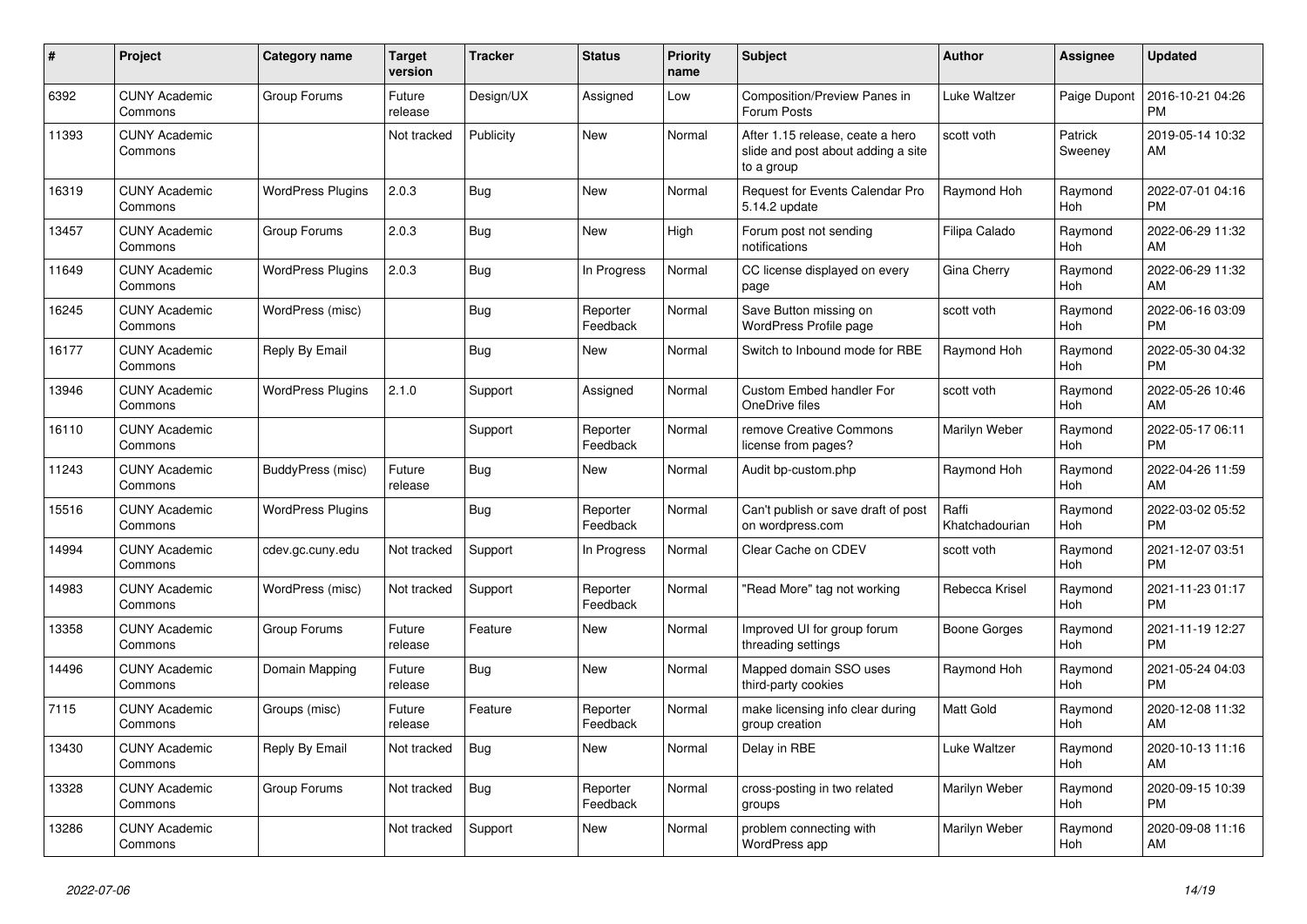| #     | <b>Project</b>                  | Category name              | <b>Target</b><br>version | <b>Tracker</b> | <b>Status</b>        | <b>Priority</b><br>name | <b>Subject</b>                                                   | <b>Author</b>    | <b>Assignee</b> | <b>Updated</b>                |
|-------|---------------------------------|----------------------------|--------------------------|----------------|----------------------|-------------------------|------------------------------------------------------------------|------------------|-----------------|-------------------------------|
| 12741 | <b>CUNY Academic</b><br>Commons | <b>WordPress Plugins</b>   | Not tracked              | Support        | Reporter<br>Feedback | Normal                  | Tableau Public Viz Block                                         | Marilyn Weber    | Raymond<br>Hoh  | 2020-05-12 11:00<br>AM        |
| 11971 | <b>CUNY Academic</b><br>Commons | <b>Email Notifications</b> | Future<br>release        | Bug            | Reporter<br>Feedback | Low                     | Pictures obscured in emailed post<br>notifications               | Marilyn Weber    | Raymond<br>Hoh  | 2019-11-21 01:14<br><b>PM</b> |
| 12004 | <b>CUNY Academic</b><br>Commons |                            | Not tracked              | Support        | Reporter<br>Feedback | Normal                  | Notifications for spam blog<br>comments                          | Gina Cherry      | Raymond<br>Hoh  | 2019-11-01 12:05<br><b>PM</b> |
| 11624 | <b>CUNY Academic</b><br>Commons | WordPress (misc)           | Not tracked              | Support        | New                  | Normal                  | Change pages into posts or swap<br>database for a Commons site?  | Stephen Klein    | Raymond<br>Hoh  | 2019-07-09 11:04<br>AM        |
| 11149 | <b>CUNY Academic</b><br>Commons |                            | Not tracked              | Support        | Reporter<br>Feedback | Normal                  | comments getting blocked                                         | Marilyn Weber    | Raymond<br>Hoh  | 2019-03-26 11:40<br>AM        |
| 5016  | <b>CUNY Academic</b><br>Commons | Events                     | Future<br>release        | Feature        | Assigned             | Low                     | Allow comments to be posted on<br>events                         | <b>Matt Gold</b> | Raymond<br>Hoh  | 2019-03-01 02:23<br><b>PM</b> |
| 10659 | <b>CUNY Academic</b><br>Commons | Group Forums               | Future<br>release        | Feature        | Assigned             | Normal                  | Post to multiple groups via email                                | <b>Matt Gold</b> | Raymond<br>Hoh  | 2018-11-15 12:54<br>AM        |
| 10262 | <b>CUNY Academic</b><br>Commons |                            | Not tracked              | Bug            | Reporter<br>Feedback | Normal                  | Newsletter Plugin: Broken Image<br>at Bottom of All Newsletters  | Mark Webb        | Raymond<br>Hoh  | 2018-08-30 05:17<br><b>PM</b> |
| 9729  | <b>CUNY Academic</b><br>Commons | <b>SEO</b>                 | Not tracked              | Support        | New                  | Normal                  | 503 Errors showing on<br>newlaborforum.cuny.edu                  | Diane Krauthamer | Raymond<br>Hoh  | 2018-05-22 04:48<br><b>PM</b> |
| 9346  | <b>CUNY Academic</b><br>Commons | WordPress (misc)           | Not tracked              | Bug            | <b>New</b>           | Normal                  | Clone cetls.bmcc.cuny.edu for<br>development                     | Owen Roberts     | Raymond<br>Hoh  | 2018-03-06 05:35<br><b>PM</b> |
| 8991  | <b>CUNY Academic</b><br>Commons | Reply By Email             | Not tracked              | <b>Bug</b>     | Hold                 | Normal                  | RBE duplicate email message<br>issue                             | <b>Matt Gold</b> | Raymond<br>Hoh  | 2018-02-18 08:53<br><b>PM</b> |
| 9060  | <b>CUNY Academic</b><br>Commons | Commons In A Box           | Not tracked              | <b>Bug</b>     | Hold                 | Normal                  | Problems with CBox image library<br>/ upload                     | Lisa Rhody       | Raymond<br>Hoh  | 2018-01-10 03:26<br><b>PM</b> |
| 8992  | <b>NYCDH Community</b><br>Site  |                            |                          | Bug            | Assigned             | Normal                  | Multiple RBE error reports                                       | <b>Matt Gold</b> | Raymond<br>Hoh  | 2017-12-11 05:43<br><b>PM</b> |
| 8976  | <b>CUNY Academic</b><br>Commons | Reply By Email             | Not tracked              | Feature        | Assigned             | Normal                  | Package RBE new topics posting?                                  | <b>Matt Gold</b> | Raymond<br>Hoh  | 2017-12-04 02:34<br><b>PM</b> |
| 7928  | <b>CUNY Academic</b><br>Commons | Group Forums               | Not tracked              | <b>Bug</b>     | New                  | Normal                  | Duplicate Forum post                                             | Luke Waltzer     | Raymond<br>Hoh  | 2017-04-11 09:27<br><b>PM</b> |
| 6995  | <b>CUNY Academic</b><br>Commons | Home Page                  | Not tracked              | Bug            | Assigned             | Normal                  | member filter on homepage not<br>working                         | <b>Matt Gold</b> | Raymond<br>Hoh  | 2016-12-11 09:46<br><b>PM</b> |
| 6644  | <b>CUNY Academic</b><br>Commons |                            | Not tracked              | <b>Bug</b>     | Reporter<br>Feedback | High                    | White Screen at Login Pge                                        | Luke Waltzer     | Raymond<br>Hoh  | 2016-11-21 10:34<br><b>PM</b> |
| 6749  | <b>CUNY Academic</b><br>Commons | Events                     | Future<br>release        | <b>Bug</b>     | New                  | Low                     | BPEO iCal request can trigger<br>very large number of DB queries | Boone Gorges     | Raymond<br>Hoh  | 2016-11-15 10:09<br><b>PM</b> |
| 6671  | <b>CUNY Academic</b><br>Commons | Reply By Email             | Not tracked              | Bug            | Assigned             | Normal                  | "Post too often" RBE error<br>message                            | Matt Gold        | Raymond<br>Hoh  | 2016-11-11 09:55<br>AM        |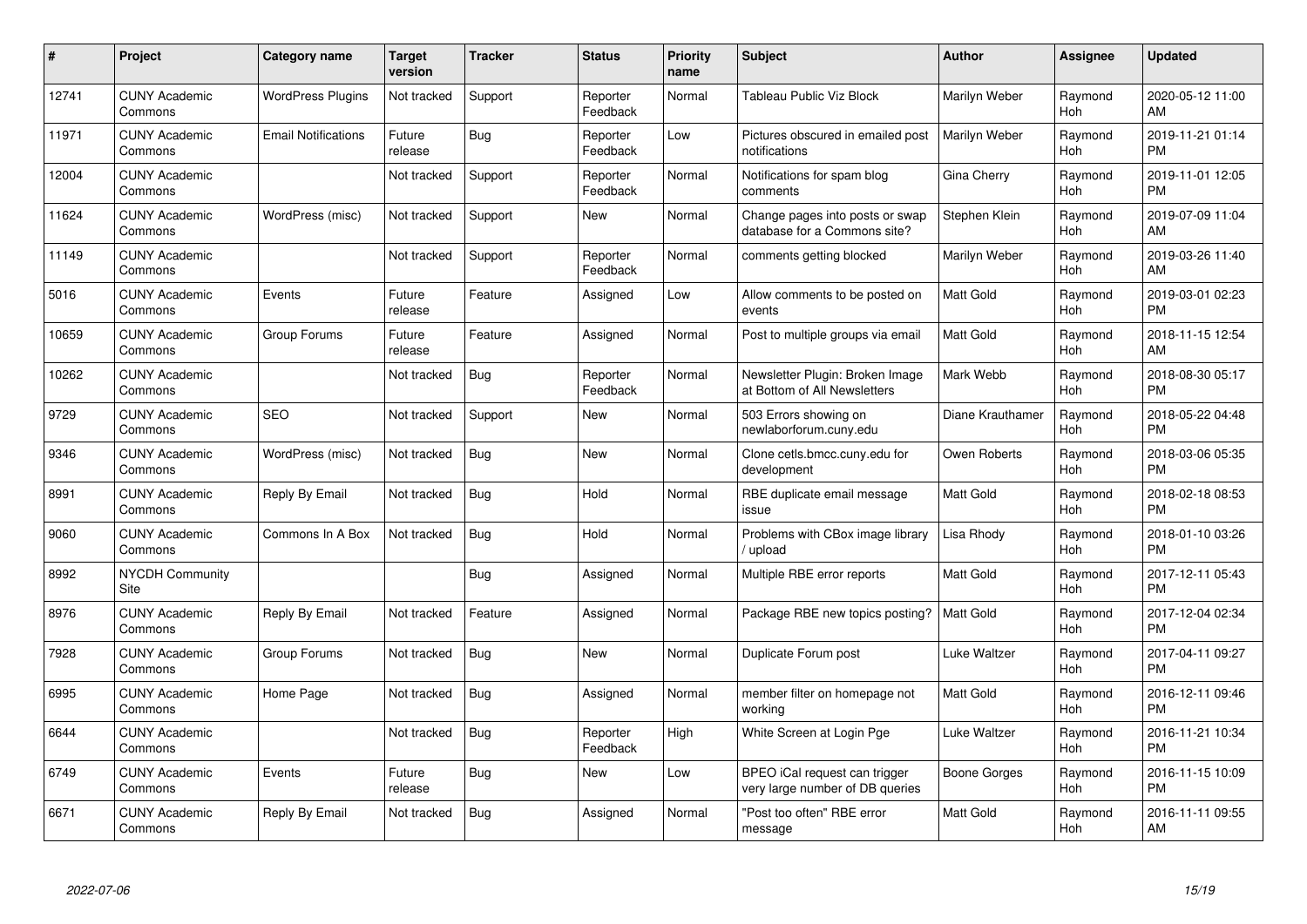| #    | Project                         | <b>Category name</b>       | <b>Target</b><br>version | <b>Tracker</b> | <b>Status</b> | Priority<br>name | <b>Subject</b>                                                                | Author                  | <b>Assignee</b>     | <b>Updated</b>                |
|------|---------------------------------|----------------------------|--------------------------|----------------|---------------|------------------|-------------------------------------------------------------------------------|-------------------------|---------------------|-------------------------------|
| 5691 | <b>CUNY Academic</b><br>Commons | <b>Blogs (BuddyPress)</b>  | Future<br>release        | <b>Bug</b>     | Assigned      | High             | Differing numbers on Sites display                                            | <b>Matt Gold</b>        | Raymond<br>Hoh      | 2016-06-13 01:37<br>PM        |
| 5282 | <b>CUNY Academic</b><br>Commons | Social Paper               | Future<br>release        | Bug            | New           | Normal           | Replying via email directs to paper<br>but not individual comment.            | Marilyn Weber           | Raymond<br>Hoh      | 2016-03-02 01:48<br><b>PM</b> |
| 3369 | <b>CUNY Academic</b><br>Commons | Reply By Email             | Not tracked              | Outreach       | Hold          | Normal           | Release reply by email to WP<br>plugin directory                              | <b>Matt Gold</b>        | Raymond<br>Hoh      | 2016-03-01 12:46<br><b>PM</b> |
| 3939 | <b>CUNY Academic</b><br>Commons | <b>WordPress Plugins</b>   | Future<br>release        | <b>Bug</b>     | Hold          | Normal           | Activity stream support for<br>Co-Authors Plus plugin                         | Raymond Hoh             | Raymond<br>Hoh      | 2015-11-09 06:13<br><b>PM</b> |
| 333  | <b>CUNY Academic</b><br>Commons | <b>Email Notifications</b> | Future<br>release        | Feature        | Assigned      | Low              | Delay Forum Notification Email<br>Delivery Until After Editing Period<br>Ends | <b>Matt Gold</b>        | Raymond<br>Hoh      | 2015-11-09 06:01<br><b>PM</b> |
| 1192 | <b>CUNY Academic</b><br>Commons | <b>Group Files</b>         | Future<br>release        | Feature        | Assigned      | Low              | When posting group files, allow<br>users to add a category without<br>saving  | <b>Matt Gold</b>        | Raymond<br>Hoh      | 2015-11-09 05:53<br><b>PM</b> |
| 3517 | <b>CUNY Academic</b><br>Commons | My Commons                 | Future<br>release        | Feature        | Assigned      | Normal           | Mute/Unmute My Commons<br>updates                                             | <b>Matt Gold</b>        | Raymond<br>Hoh      | 2015-11-09 01:19<br><b>PM</b> |
| 3192 | <b>CUNY Academic</b><br>Commons | Group Forums               | Future<br>release        | Feature        | Assigned      | Normal           | Customizable forum views for<br>bbPress 2.x group forums                      | <b>Boone Gorges</b>     | Raymond<br>Hoh      | 2015-11-09 12:47<br><b>PM</b> |
| 4535 | <b>CUNY Academic</b><br>Commons | My Commons                 | Future<br>release        | Bug            | New           | Low              | My Commons filter issue                                                       | scott voth              | Raymond<br>Hoh      | 2015-09-01 11:17<br>AM        |
| 4388 | <b>CUNY Academic</b><br>Commons | WordPress (misc)           | Future<br>release        | <b>Bug</b>     | Assigned      | Normal           | Repeated request for<br>authentication.                                       | Alice.Lynn<br>McMichael | Raymond<br>Hoh      | 2015-08-11 07:35<br><b>PM</b> |
| 3536 | <b>CUNY Academic</b><br>Commons | My Commons                 | Future<br>release        | Feature        | Assigned      | Normal           | Infinite Scroll on My Commons<br>page                                         | <b>Matt Gold</b>        | Raymond<br>Hoh      | 2015-04-13 04:42<br><b>PM</b> |
| 3662 | <b>CUNY Academic</b><br>Commons | SEO                        | Future<br>release        | Feature        | Assigned      | Normal           | Duplicate Content/SEO/Google<br>issues                                        | <b>Matt Gold</b>        | Raymond<br>Hoh      | 2015-04-13 04:37<br><b>PM</b> |
| 3577 | <b>CUNY Academic</b><br>Commons | My Commons                 | Future<br>release        | Design/UX      | Assigned      | Normal           | Replies to items in My Commons                                                | <b>Matt Gold</b>        | Raymond<br>Hoh      | 2015-04-09 05:19<br><b>PM</b> |
| 3492 | <b>CUNY Academic</b><br>Commons | <b>WordPress Themes</b>    | Future<br>release        | Support        | Assigned      | Normal           | Add CBOX theme to the<br>Commons                                              | scott voth              | Raymond<br>Hoh      | 2014-10-08 05:55<br><b>PM</b> |
| 2571 | NYCDH Community<br>Site         |                            |                          | Feature        | Assigned      | Normal           | Add Google custom search box to<br>homepage                                   | Mark Newton             | Raymond<br>Hoh      | 2013-05-18 07:49<br><b>PM</b> |
| 2574 | <b>NYCDH Community</b><br>Site  |                            |                          | Feature        | Assigned      | Normal           | Add Way to Upload Files to<br>Groups                                          | Mark Newton             | Raymond<br>Hoh      | 2013-05-18 07:46<br>PM        |
| 497  | <b>CUNY Academic</b><br>Commons | <b>WordPress Plugins</b>   | Future<br>release        | Feature        | Assigned      | Normal           | Drag and Drop Ordering on<br>Gallery Post Plugin                              | <b>Matt Gold</b>        | Ron Rennick         | 2015-11-09 06:18<br><b>PM</b> |
| 5050 | <b>CUNY Academic</b><br>Commons | Social Paper               | Future<br>release        | Feature        | New           | Low              | Making comments visible in SP<br>editing mode (SP suggestion #1)              | Marilyn Weber           | Samantha<br>Raddatz | 2019-09-17 11:10<br><b>PM</b> |
| 5053 | <b>CUNY Academic</b><br>Commons | Social Paper               | Future<br>release        | Feature        | New           | Low              | Scrollable menu to add readers<br>(SP suggestion #4)                          | Marilyn Weber           | Samantha<br>Raddatz | 2016-04-21 05:21<br><b>PM</b> |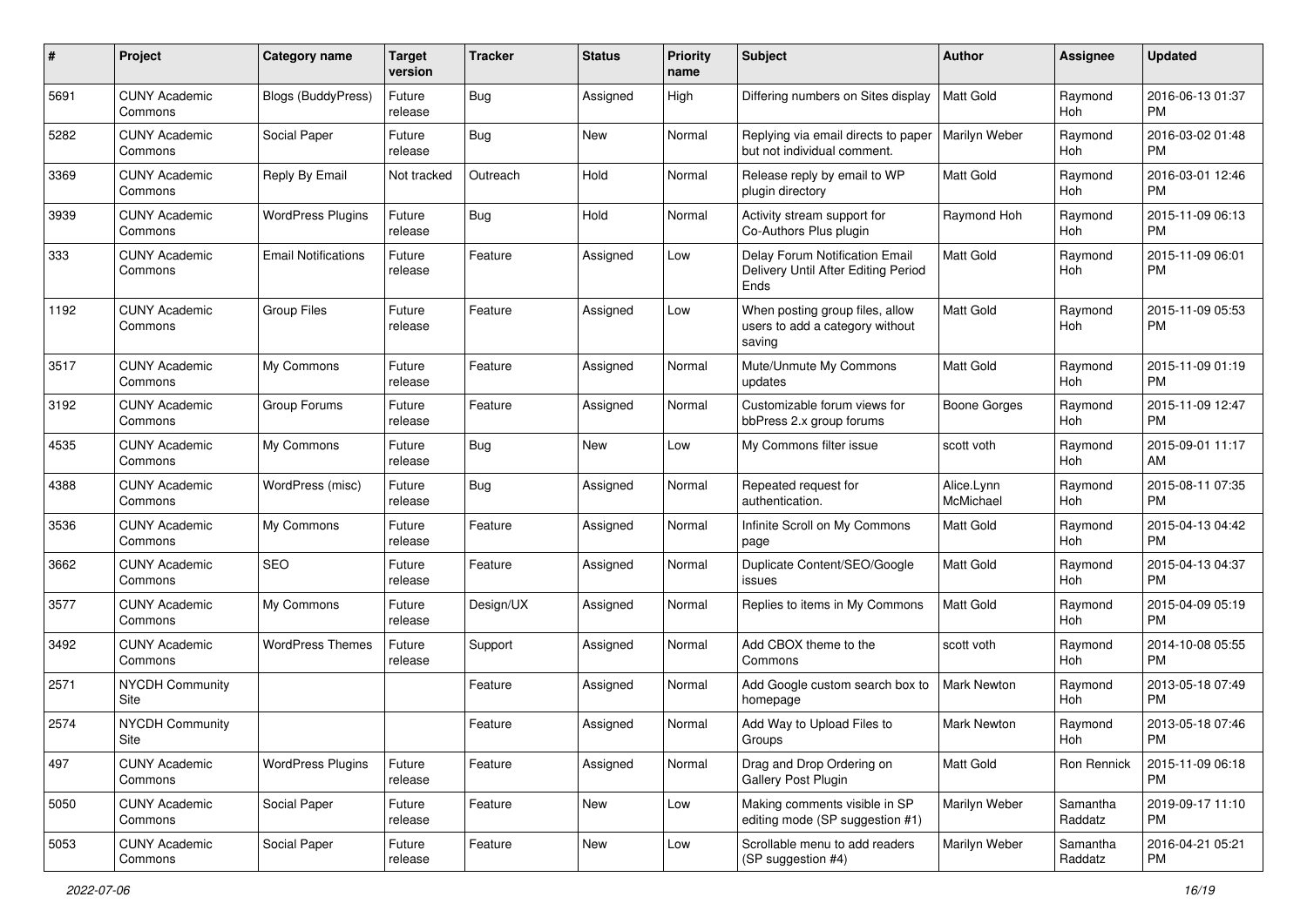| #    | Project                         | Category name           | <b>Target</b><br>version | <b>Tracker</b> | <b>Status</b>        | <b>Priority</b><br>name | <b>Subject</b>                                                                                                                                        | <b>Author</b>           | <b>Assignee</b>     | <b>Updated</b>                |
|------|---------------------------------|-------------------------|--------------------------|----------------|----------------------|-------------------------|-------------------------------------------------------------------------------------------------------------------------------------------------------|-------------------------|---------------------|-------------------------------|
| 5397 | <b>CUNY Academic</b><br>Commons | Social Paper            | Future<br>release        | Feature        | New                  | Normal                  | frustrating to have to<br>enable/disable in SP                                                                                                        | Marilyn Weber           | Samantha<br>Raddatz | 2016-04-20 03:39<br><b>PM</b> |
| 5298 | <b>CUNY Academic</b><br>Commons |                         | Not tracked              | Publicity      | New                  | Normal                  | Survey Pop-Up Text                                                                                                                                    | Samantha Raddatz        | Samantha<br>Raddatz | 2016-03-22 12:27<br><b>PM</b> |
| 5317 | <b>CUNY Academic</b><br>Commons | Group Blogs             | Not tracked              | <b>Bug</b>     | Reporter<br>Feedback | Normal                  | Notifications of New Post Didn't<br>Come                                                                                                              | Luke Waltzer            | Samantha<br>Raddatz | 2016-03-21 10:41<br><b>PM</b> |
| 4986 | <b>CUNY Academic</b><br>Commons | ZenDesk                 | Not tracked              | Support        | Assigned             | Normal                  | Prepare documentation for<br>Zendesk re web widget                                                                                                    | <b>Matt Gold</b>        | Samantha<br>Raddatz | 2016-02-25 03:09<br><b>PM</b> |
| 5225 | <b>CUNY Academic</b><br>Commons | Registration            | Future<br>release        | Feature        | Assigned             | Normal                  | On-boarding Issues                                                                                                                                    | Luke Waltzer            | Samantha<br>Raddatz | 2016-02-12 02:58<br><b>PM</b> |
| 5058 | <b>CUNY Academic</b><br>Commons | <b>Social Paper</b>     | Future<br>release        | Feature        | <b>New</b>           | Low                     | Can there be a clearer signal that<br>even when comments have<br>already been made you add<br>comments by clicking on the side?<br>(SP suggestion #5) | Marilyn Weber           | Samantha<br>Raddatz | 2016-02-11 10:24<br><b>PM</b> |
| 5183 | <b>CUNY Academic</b><br>Commons | Social Paper            | Future<br>release        | Design/UX      | New                  | Normal                  | Creating a new paper when<br>viewing an existing paper                                                                                                | Raffi<br>Khatchadourian | Samantha<br>Raddatz | 2016-02-02 12:09<br><b>PM</b> |
| 1105 | <b>CUNY Academic</b><br>Commons | WordPress (misc)        | Future<br>release        | Feature        | Assigned             | Normal                  | Rephrase Blog Privacy Options                                                                                                                         | <b>Matt Gold</b>        | Samantha<br>Raddatz | 2015-11-09 06:19<br><b>PM</b> |
| 1456 | <b>CUNY Academic</b><br>Commons | Group Invitations       | Future<br>release        | Feature        | Reporter<br>Feedback | Low                     | Invite to Group Button from Profile<br>Field                                                                                                          | Matt Gold               | Samantha<br>Raddatz | 2015-11-09 05:59<br><b>PM</b> |
| 481  | <b>CUNY Academic</b><br>Commons | Groups (misc)           | Future<br>release        | Feature        | Assigned             | Normal                  | ability to archive inactive groups<br>and blogs                                                                                                       | Michael Mandiberg       | Samantha<br>Raddatz | 2015-11-09 05:56<br><b>PM</b> |
| 653  | <b>CUNY Academic</b><br>Commons | Group Blogs             | Future<br>release        | Feature        | Assigned             | Normal                  | Redesign Integration of Groups<br>and Blogs                                                                                                           | Matt Gold               | Samantha<br>Raddatz | 2015-11-09 05:40<br><b>PM</b> |
| 310  | <b>CUNY Academic</b><br>Commons | BuddyPress (misc)       | Future<br>release        | Feature        | Assigned             | Low                     | <b>Friend Request Email</b>                                                                                                                           | <b>Matt Gold</b>        | Samantha<br>Raddatz | 2015-11-09 05:08<br><b>PM</b> |
| 308  | <b>CUNY Academic</b><br>Commons | Registration            | Future<br>release        | Feature        | New                  | Normal                  | Group recommendations for<br>signup process                                                                                                           | Boone Gorges            | Samantha<br>Raddatz | 2015-11-09 05:07<br><b>PM</b> |
| 3473 | <b>CUNY Academic</b><br>Commons | User Experience         | Future<br>release        | Feature        | Assigned             | Normal                  | Commons profile: Add help info<br>about "Positions" replacing "title"                                                                                 | Keith Miyake            | Samantha<br>Raddatz | 2015-11-09 02:28<br><b>PM</b> |
| 4661 | <b>CUNY Academic</b><br>Commons | User Experience         | Future<br>release        | Bug            | Assigned             | Normal                  | Simplify Events text                                                                                                                                  | <b>Matt Gold</b>        | Samantha<br>Raddatz | 2015-10-02 09:06<br><b>PM</b> |
| 4622 | <b>CUNY Academic</b><br>Commons | <b>Public Portfolio</b> | Future<br>release        | Design/UX      | <b>New</b>           | Normal                  | <b>Profile Visibility Settings</b>                                                                                                                    | Samantha Raddatz        | Samantha<br>Raddatz | 2015-09-21 12:18<br><b>PM</b> |
| 4226 | <b>CUNY Academic</b><br>Commons | <b>BuddyPress Docs</b>  | Future<br>release        | Design/UX      | <b>New</b>           | Normal                  | Add option to connect a Doc with a Samantha Raddatz<br>Group                                                                                          |                         | Samantha<br>Raddatz | 2015-09-09 04:08<br><b>PM</b> |
| 4404 | <b>CUNY Academic</b><br>Commons | <b>Public Portfolio</b> | Future<br>release        | Design/UX      | Assigned             | Normal                  | Change color of permissions info<br>on portfolio editing interface                                                                                    | <b>Matt Gold</b>        | Samantha<br>Raddatz | 2015-08-11 05:28<br><b>PM</b> |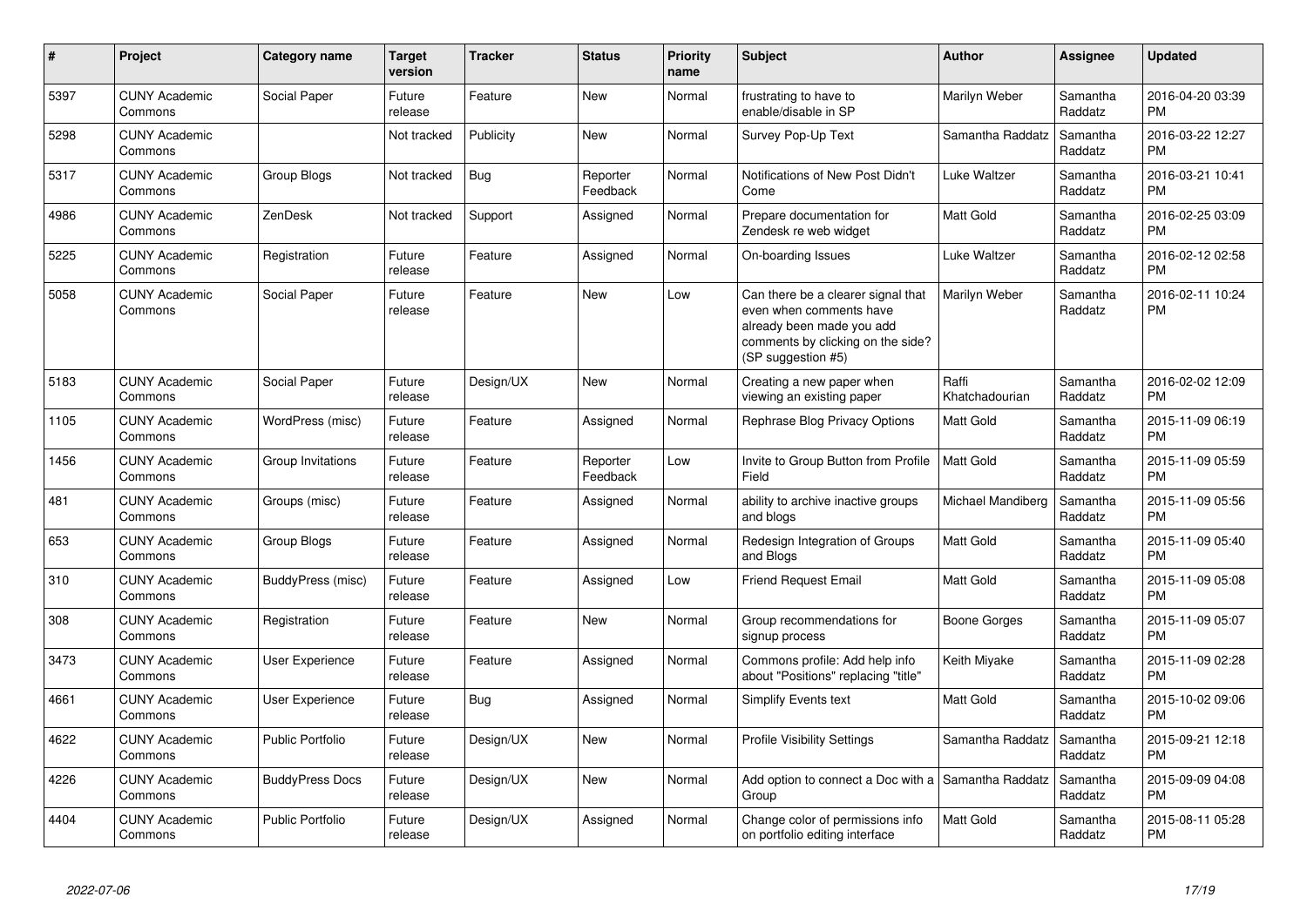| #     | Project                         | <b>Category name</b>        | <b>Target</b><br>version | <b>Tracker</b> | <b>Status</b>        | <b>Priority</b><br>name | Subject                                                                                                                                      | Author                 | <b>Assignee</b>     | <b>Updated</b>                |
|-------|---------------------------------|-----------------------------|--------------------------|----------------|----------------------|-------------------------|----------------------------------------------------------------------------------------------------------------------------------------------|------------------------|---------------------|-------------------------------|
| 4235  | <b>CUNY Academic</b><br>Commons |                             | Not tracked              | Design/UX      | Assigned             | Normal                  | Explore user experience around<br>comments on forum topics vs docs                                                                           | <b>Matt Gold</b>       | Samantha<br>Raddatz | 2015-07-21 10:23<br>AM        |
| 4253  | <b>CUNY Academic</b><br>Commons | <b>Public Portfolio</b>     | Future<br>release        | Design/UX      | New                  | Normal                  | Encourage users to add portfolio<br>content                                                                                                  | Samantha Raddatz       | Samantha<br>Raddatz | 2015-07-07 11:32<br>AM        |
| 4221  | <b>CUNY Academic</b><br>Commons | Group Forums                | Future<br>release        | Design/UX      | Assigned             | Normal                  | Add 'Number of Posts' display<br>option to Forum page                                                                                        | Samantha Raddatz       | Samantha<br>Raddatz | 2015-06-26 02:21<br><b>PM</b> |
| 4027  | <b>CUNY Academic</b><br>Commons | Commons In A Box            | Not tracked              | Design/UX      | Assigned             | Normal                  | Usability review of CBOX update<br>procedures                                                                                                | <b>Matt Gold</b>       | Samantha<br>Raddatz | 2015-05-11 06:36<br><b>PM</b> |
| 3458  | <b>CUNY Academic</b><br>Commons | Groups (misc)               | Future<br>release        | Feature        | Assigned             | Normal                  | Filter Members of Group by<br>Campus                                                                                                         | <b>Michael Smith</b>   | Samantha<br>Raddatz | 2014-09-26 08:32<br><b>PM</b> |
| 10439 | <b>CUNY Academic</b><br>Commons | Design                      | 2.1.0                    | Design/UX      | New                  | Normal                  | Create Style Guide for Commons                                                                                                               | Sonja Leix             | Sara Cannon         | 2022-06-28 01:43<br><b>PM</b> |
| 10580 | <b>CUNY Academic</b><br>Commons | Information<br>Architecture | Future<br>release        | Design/UX      | New                  | Normal                  | Primary nav item review                                                                                                                      | <b>Boone Gorges</b>    | Sara Cannon         | 2022-06-28 01:29<br><b>PM</b> |
| 5826  | <b>CUNY Academic</b><br>Commons | <b>WordPress Plugins</b>    | Future<br>release        | Support        | Reporter<br>Feedback | Normal                  | <b>Remove Subscription Options</b><br>plugin from directory                                                                                  | Sarah Morgano          | Sarah<br>Morgano    | 2016-10-21 04:14<br><b>PM</b> |
| 2612  | <b>CUNY Academic</b><br>Commons |                             | Not tracked              | Publicity      | Assigned             | Normal                  | Pinterest site for the Commons                                                                                                               | local admin            | Sarah<br>Morgano    | 2016-03-04 11:19<br>AM        |
| 3510  | <b>CUNY Academic</b><br>Commons | Publicity                   | 1.7                      | Publicity      | Assigned             | Normal                  | Post on the News Blog re: 'My<br>Commons'                                                                                                    | Micki Kaufman          | Sarah<br>Morgano    | 2014-10-15 11:18<br>AM        |
| 3511  | <b>CUNY Academic</b><br>Commons | Publicity                   | 1.7                      | Publicity      | Assigned             | Normal                  | Social media for 1.7                                                                                                                         | Micki Kaufman          | Sarah<br>Morgano    | 2014-10-14 03:32<br><b>PM</b> |
| 14787 | <b>CUNY Academic</b><br>Commons | Plugin Packages             | Future<br>release        | Feature        | New                  | Normal                  | Creating a "Design" plugin<br>package                                                                                                        | Laurie Hurson          | scott voth          | 2022-04-27 04:56<br><b>PM</b> |
| 14394 | <b>CUNY Academic</b><br>Commons |                             | Not tracked              | Feature        | New                  | Normal                  | Commons News Site - redesign                                                                                                                 | scott voth             | scott voth          | 2021-09-14 10:46<br>AM        |
| 12247 | <b>CUNY Academic</b><br>Commons | Publicity                   | Not tracked              | Support        | New                  | Normal                  | Screenshot of First Commons<br>Homepage                                                                                                      | scott voth             | scott voth          | 2020-01-14 12:08<br><b>PM</b> |
| 11883 | <b>CUNY Academic</b><br>Commons | Help/Codex                  | Not tracked              | Support        | New                  | Normal                  | Need Embedding Help Page<br>Update (Tableau)                                                                                                 | Anthony Wheeler        | scott voth          | 2019-09-24 08:49<br>AM        |
| 9908  | <b>CUNY Academic</b><br>Commons |                             | Not tracked              | Feature        | New                  | Normal                  | Is it possible to send email<br>updates to users (or an email<br>address not on the list) for only a<br>single page AFTER being<br>prompted? | <b>Michael Shields</b> | scott voth          | 2018-06-11 01:34<br><b>PM</b> |
| 6115  | <b>CUNY Academic</b><br>Commons | Publicity                   | Not tracked              | Feature        | Assigned             | Normal                  | create digital signage for GC                                                                                                                | Matt Gold              | scott voth          | 2016-10-11 10:09<br><b>PM</b> |
| 636   | <b>CUNY Academic</b><br>Commons | WordPress (misc)            | Not tracked              | Support        | Assigned             | Normal                  | Create Lynda.com-like Table of<br>Contents for Prospective Tutorial<br>Screencasts                                                           | <b>Matt Gold</b>       | scott voth          | 2016-02-23 03:12<br><b>PM</b> |